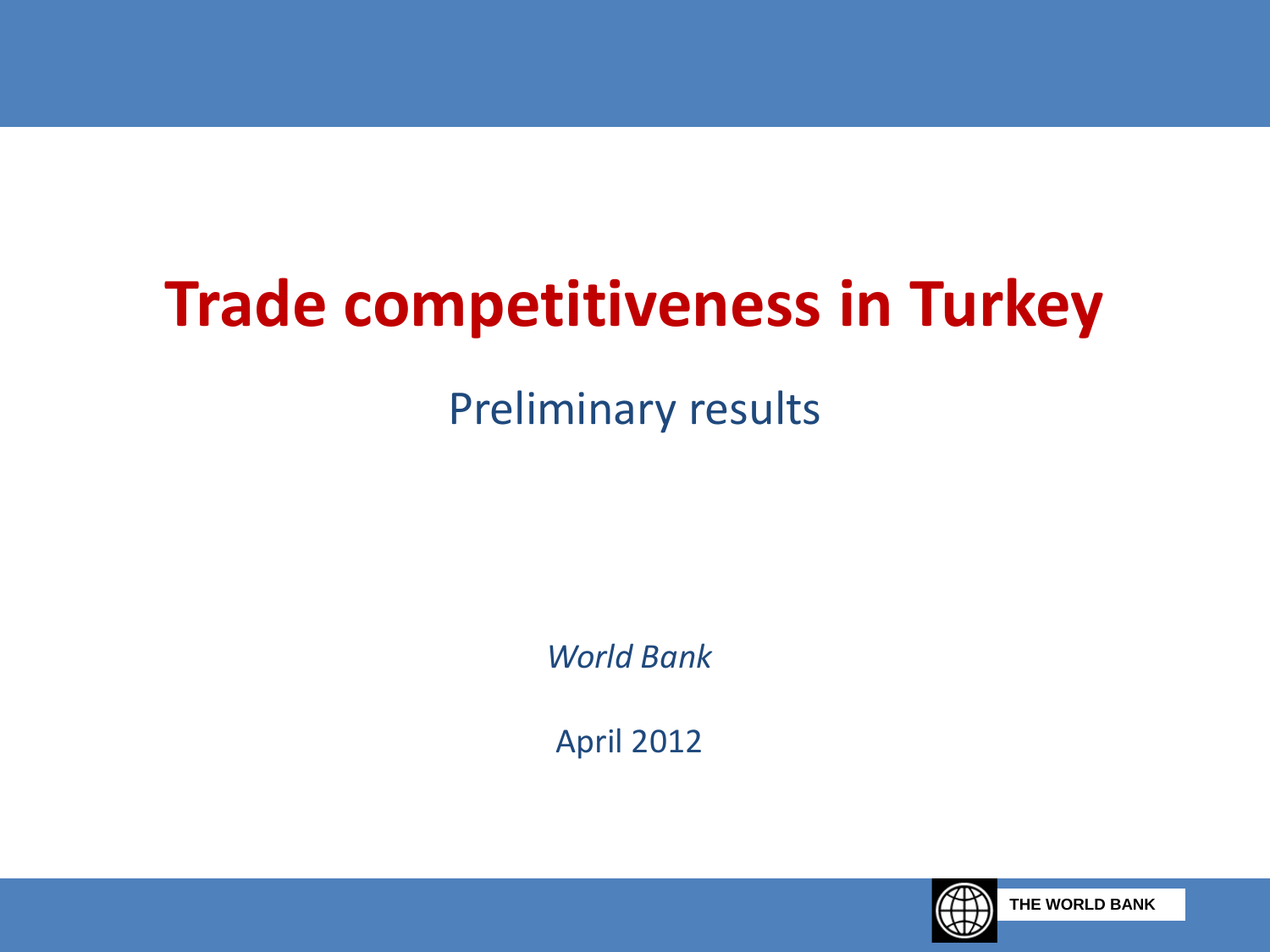### Turkish exports are booming but there are challenges ahead



- Aim of US\$500 billion in exports by 2023
	- Exports grew at 15% annually between 2000 and 2010
- But the pace of growth must continue to reach the target
- … and in a context of :
	- possibly much slower regional and global growth
	- A rapidly deteriorating current account (10% deficit in 2011), which raises serious concerns about sustainability of growth.

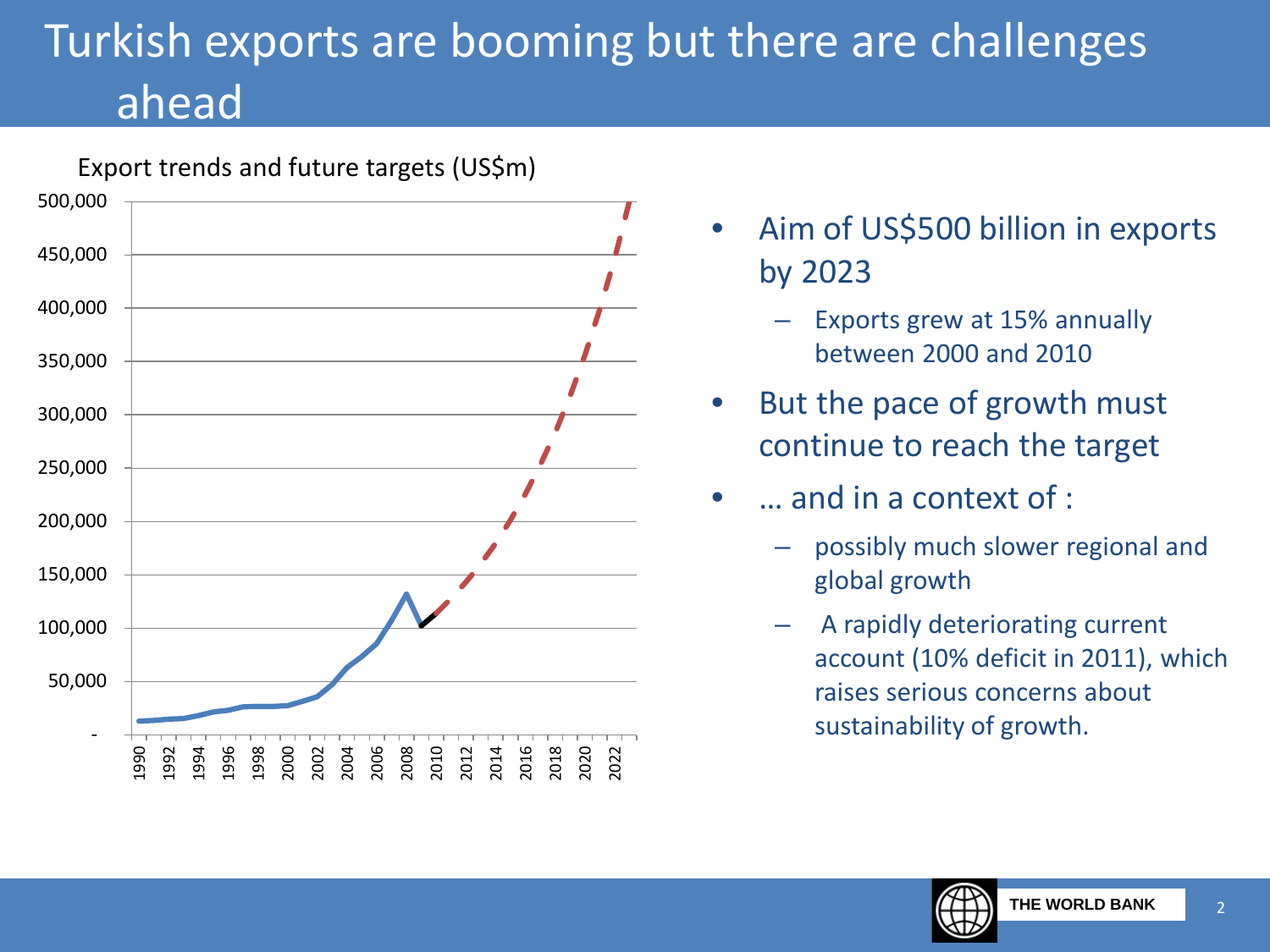#### The CEM on Trade

- CEM is a tool for the Government of Turkey and the World Bank to jointly understand better the dynamics and the potential of Turkey's foreign trade and formulate policy options to increase trade competitiveness.
- Objectives:
	- Present an analysis of Turkey´s recent performance along various dimensions
	- Assess main constraints to improve firm-level export performance and competitiveness
	- Identify policy measures and interventions that enhance the competitiveness of Turkey and the value added of its exports.
- Next steps: thematic studies
- Final step: synthesis report

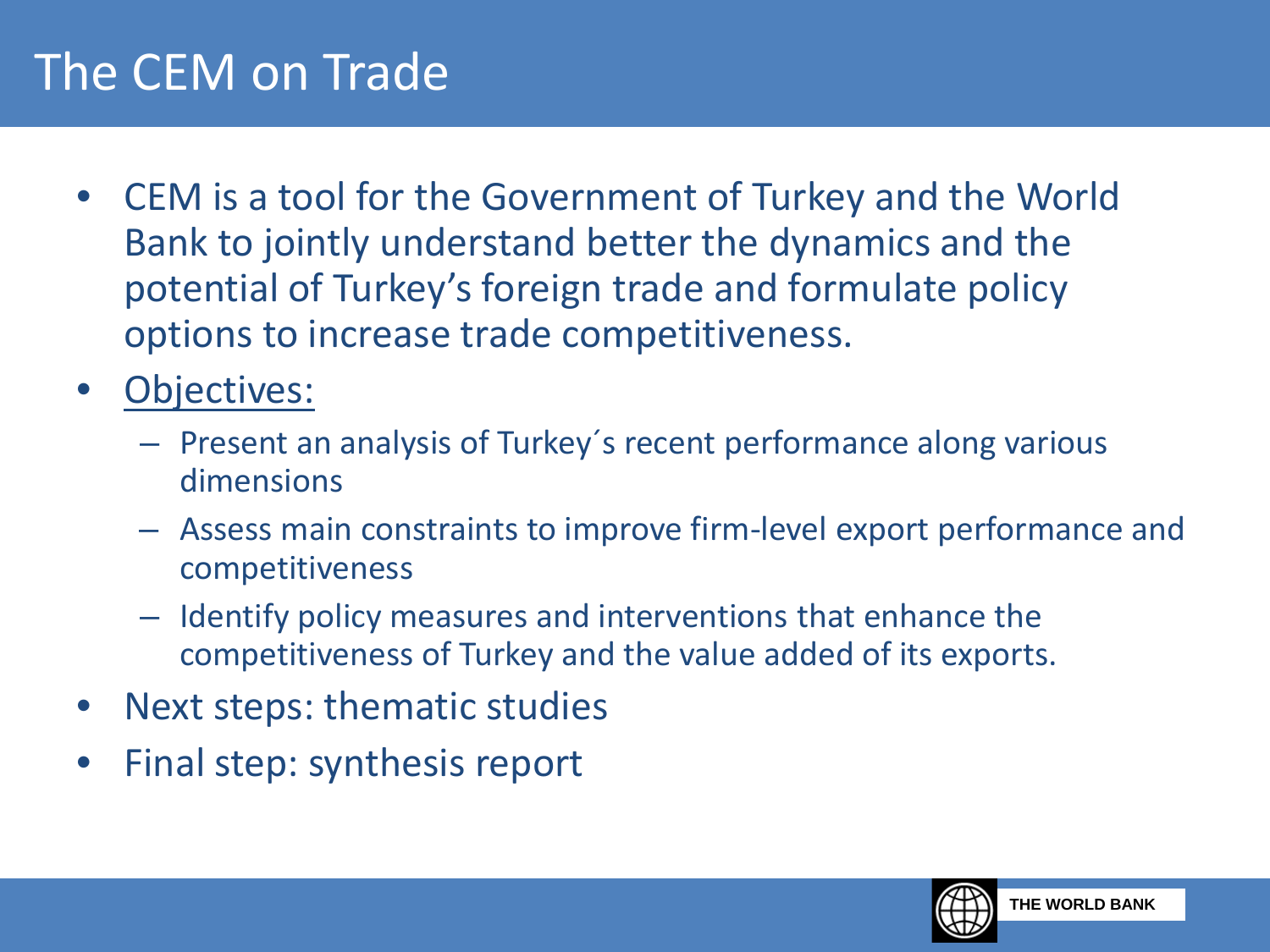#### Decomposing export growth



- Turkey outperformed global average growth up until the crisis.
- Push factors drove this performance up until the crisis.
- Pull factors played a role since then, i.e. no serious structural impediments have emerged.

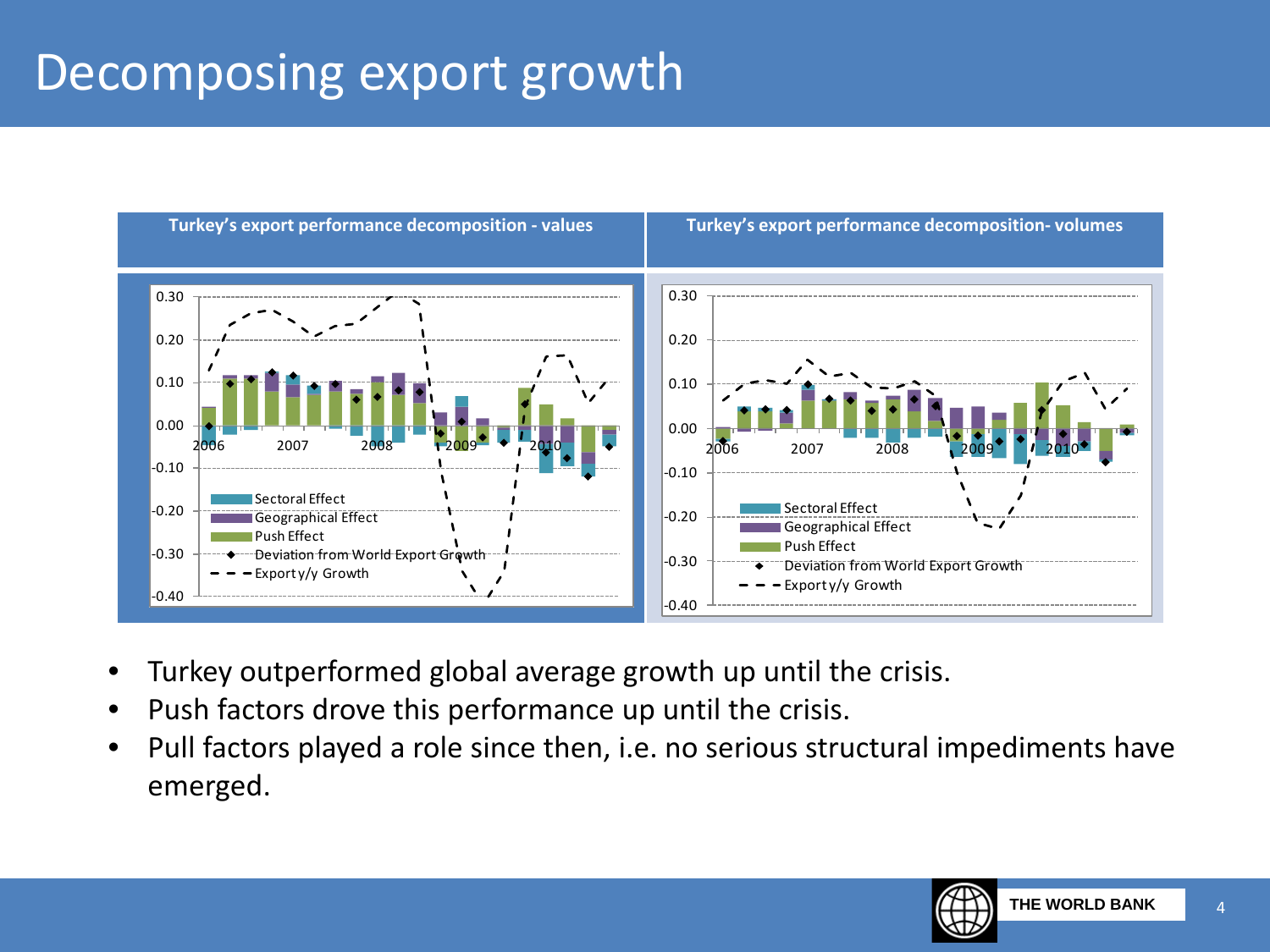### A comparison to BRICS

|                                                      | Export growth | Export market<br>share change | Performance (export<br>growth without<br>composition effects) |  | Pull factors (specialization,<br>composition effects), of which:<br>Geographical<br>Sectoral |         | Overall<br>(Value) | Push factors ("performance", i.e. export<br>market share growth without<br>composition effects), of which:<br><b>Price</b><br>component | <b>Volumes</b><br>component |
|------------------------------------------------------|---------------|-------------------------------|---------------------------------------------------------------|--|----------------------------------------------------------------------------------------------|---------|--------------------|-----------------------------------------------------------------------------------------------------------------------------------------|-----------------------------|
| <b>Turkey</b>                                        | 11.8%         | 2.4%                          | 13.1%                                                         |  | 1.0%                                                                                         | $-2.4%$ | 3.6%               | 0.6%                                                                                                                                    | 3.0%                        |
| <b>Brazil</b>                                        | 14.9%         | 5.6%                          | 11.7%                                                         |  | 2.1%                                                                                         | 1.1%    | 1.8%               | 2.6%                                                                                                                                    | $-0.8%$                     |
| <b>Russia</b>                                        | 12.4%         | 3.0%                          | 8.4%                                                          |  | 0.9%                                                                                         | 3.1%    | $-1.2%$            | 0.6%                                                                                                                                    | $-1.8%$                     |
| India                                                | 14.9%         | 5.5%                          | 14.4%                                                         |  | 0.4%                                                                                         | 0.0%    | 4.6%               | $-1.7%$                                                                                                                                 | 6.4%                        |
| China                                                | 17.3%         | 7.9%                          | 20.1%                                                         |  | $-0.2%$                                                                                      | $-2.6%$ | 10.3%              | 1.4%                                                                                                                                    | 8.8%                        |
| <b>South Africa</b>                                  | 12.1%         | 2.7%                          | 10.6%                                                         |  | 0.9%                                                                                         | 0.6%    | 1.0%               | 0.1%                                                                                                                                    | 0.8%                        |
| Germany                                              | 6.1%          | $-3.2%$                       | 6.8%                                                          |  | $-0.5%$                                                                                      | $-0.2%$ | $-2.3%$            | $-1.3%$                                                                                                                                 | $-1.1%$                     |
| <b>USA</b>                                           | 7.4%          | $-1.9%$                       | 5.6%                                                          |  | 1.6%                                                                                         | 0.3%    | $-3.6%$            | $-0.4%$                                                                                                                                 | $-3.2%$                     |
| Note: figures are in average annual growth 2005-2010 |               |                               |                                                               |  |                                                                                              |         |                    |                                                                                                                                         |                             |

- Export growth stripped of compositional effects is relatively strong, trailing only China and India among the BRICS.
- Again the negative sectoral composition is clear.
- Geographical contribution very buoyant, trailing only Brazil among BRICS: against conventional wisdom in Turkey of the need to shift away from EU and to markets like MENA.
- Export growth mainly driven by volumes (84%). In the future need for bigger contribution through price (value addition) component?

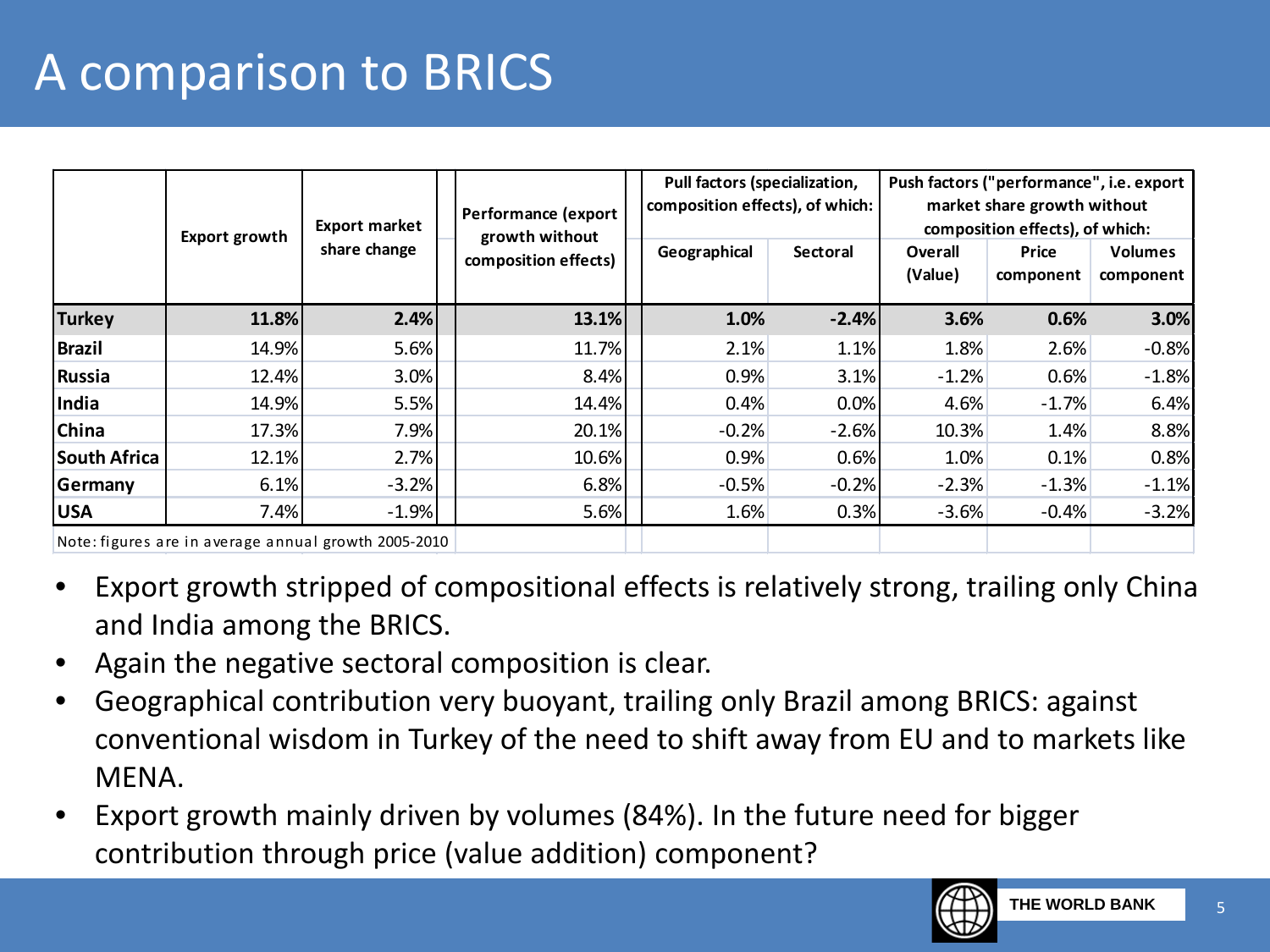### What is driving export growth in Turkey?



- In line with middle income countries
- Higher income countries see greater growth from extensive margin
	- E.g. France: 27% from new firms; 20% from new markets; 13% from new products

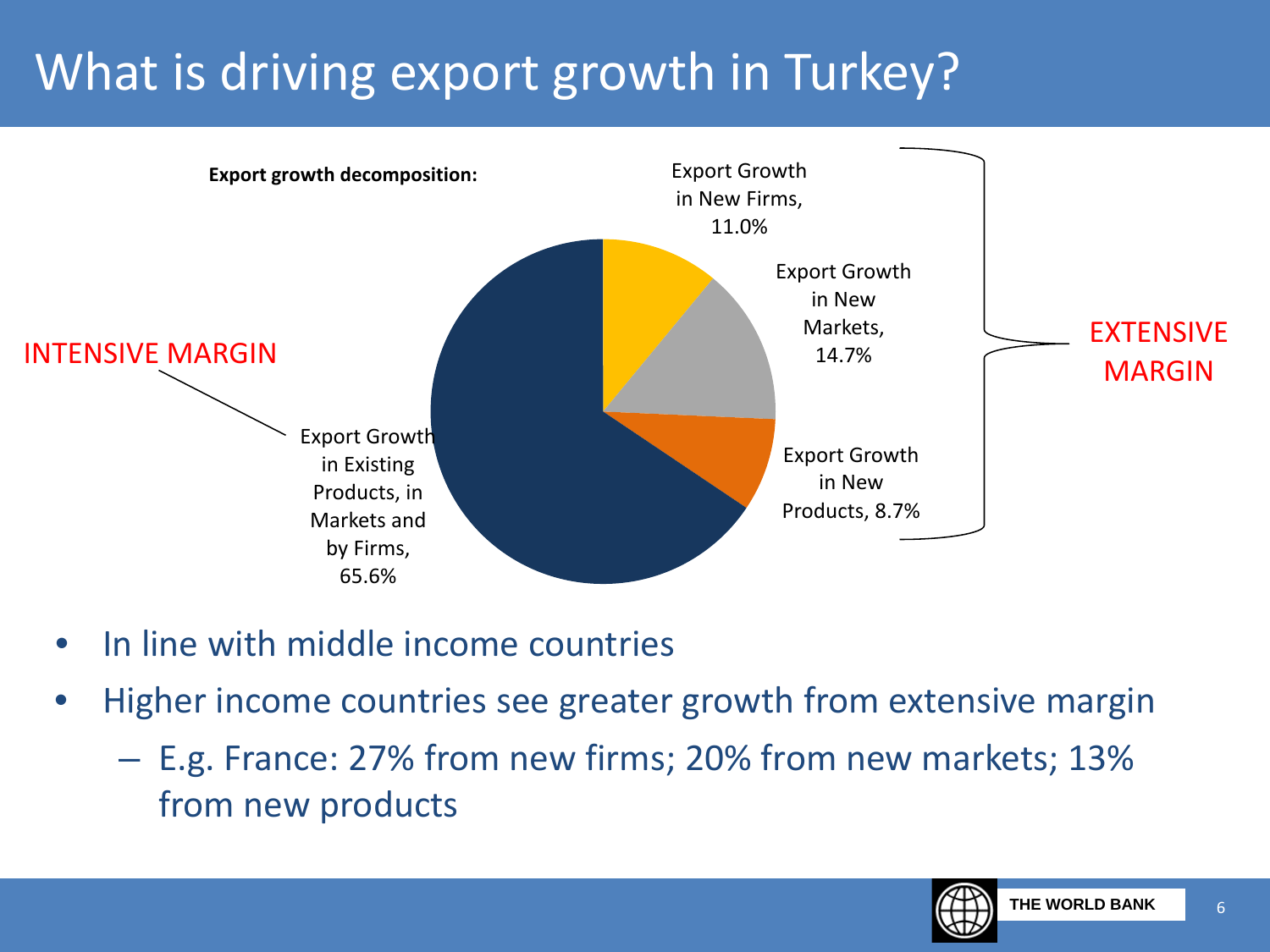### Margins and development: A U-shaped relationship



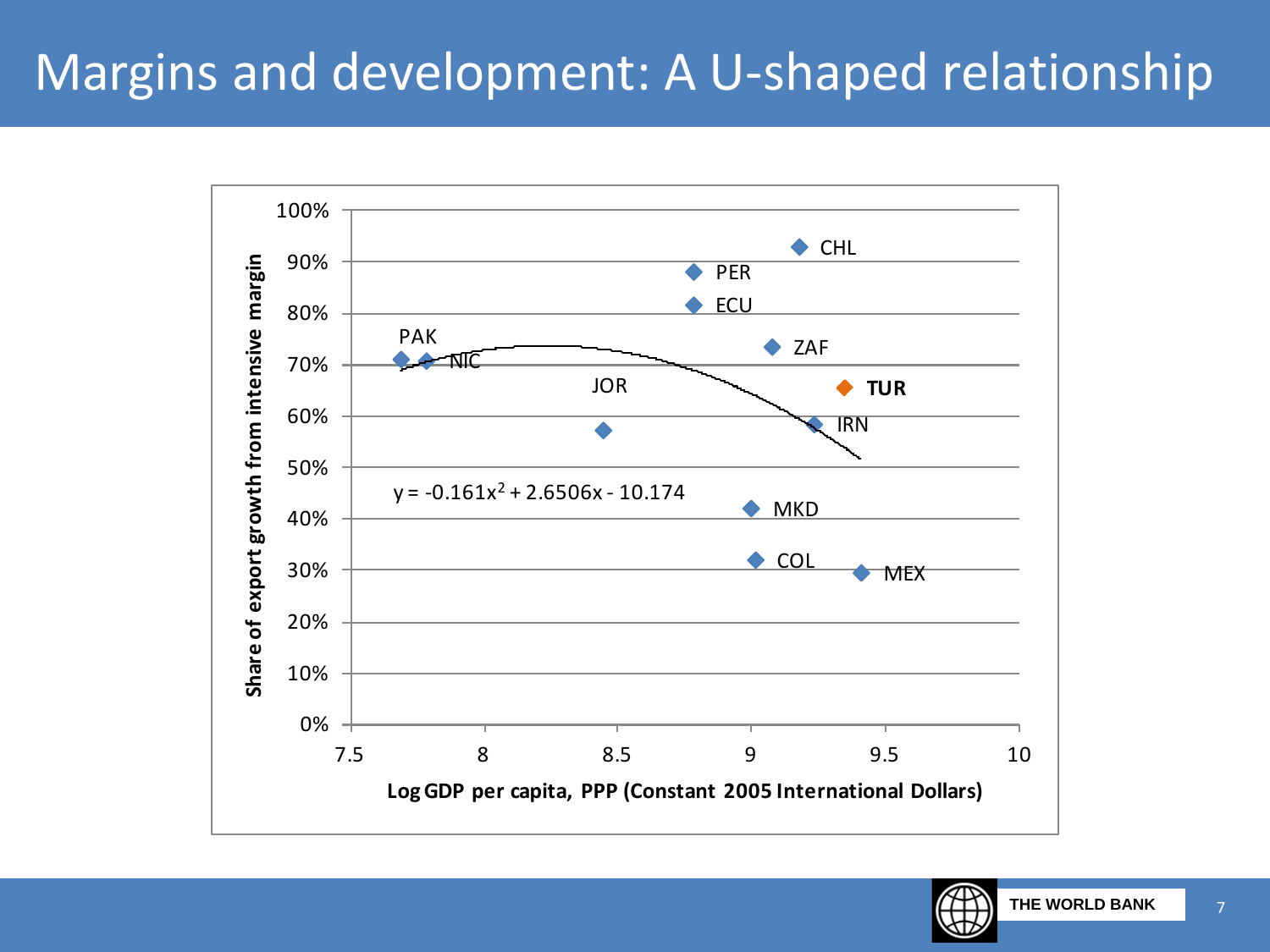#### Export growth contribution of the extensive margin higher when export growth is sustained



| <b>Export growth correlation with:</b>        |          |
|-----------------------------------------------|----------|
| Share of growth from firm extensive margin    | 65.8%    |
| Share of growth from market extensive margin  | $-6.6%$  |
| Share of growth from product extensive margin | 54.5%    |
| Share of growth from intensive margin         | $-65.5%$ |

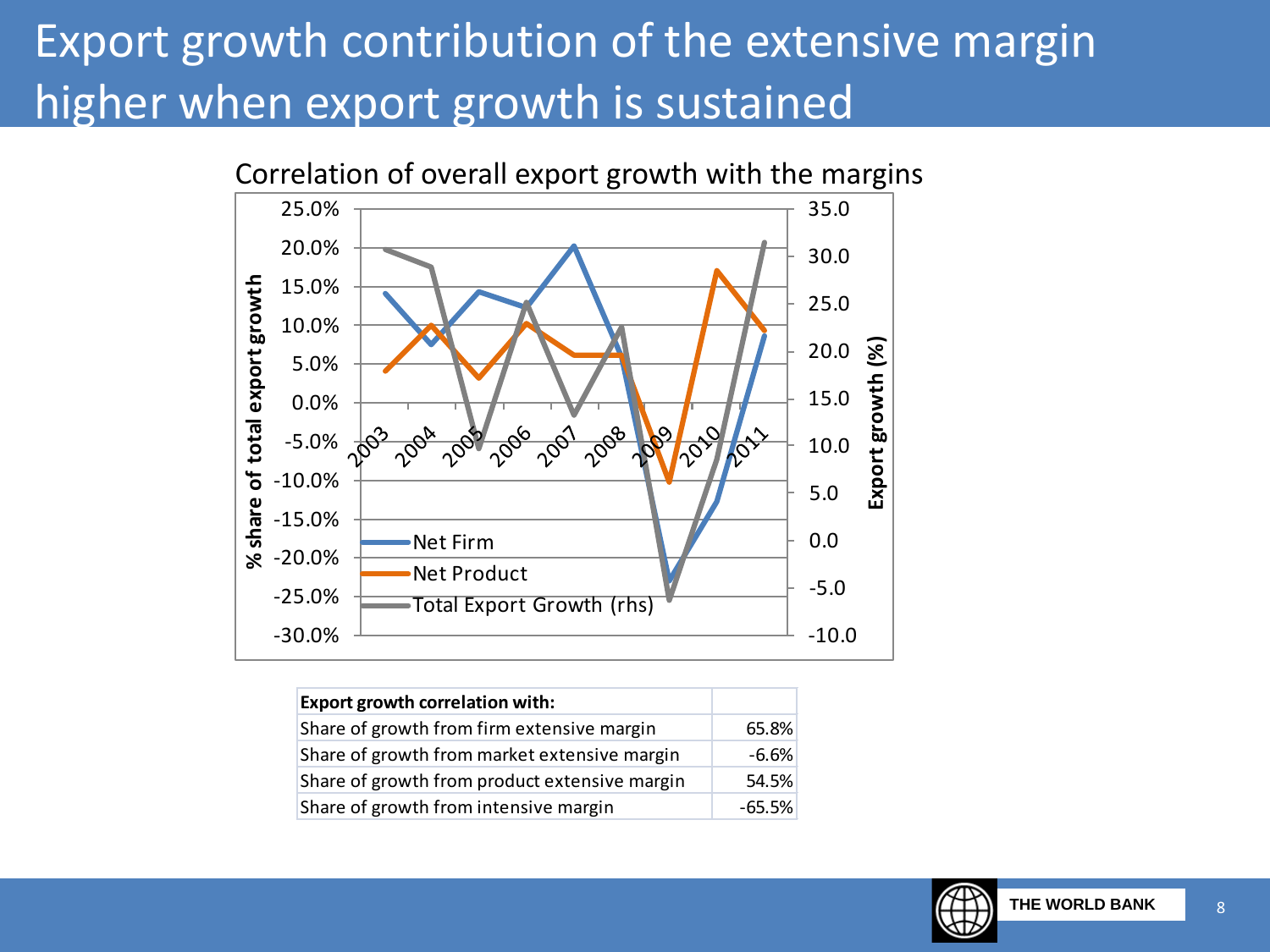#### Main points investigated through firm-level analysis

- Nature of export growth in Turkey: **markets, products** ?
- **How are mid-sized exporters (Mittelstand)** performing in Turkey?
- What is the impact of **quality, FDI, and import content** of exports and **quality of imported inputs** on export performance, survival rates and on the probability to export high quality goods?
- What are the **key determinants** explaining the export performance? On extensive and intensive margins ?

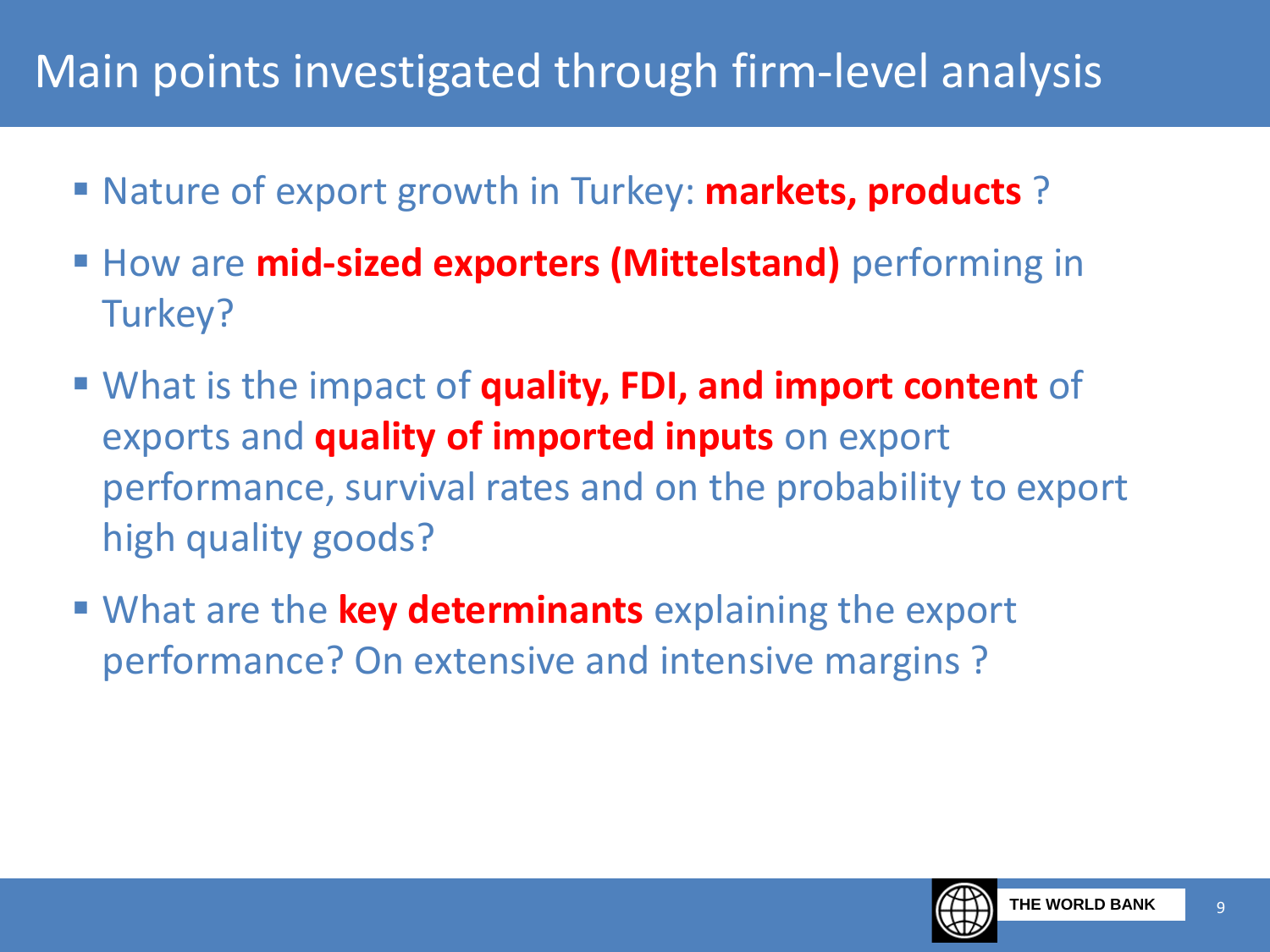### Outline of discussion

• **MARKETS**

• PRODUCTS

- GROWTH OF EXPORTERS
- THE DETERMINANTS OF EXPORT GROWTH

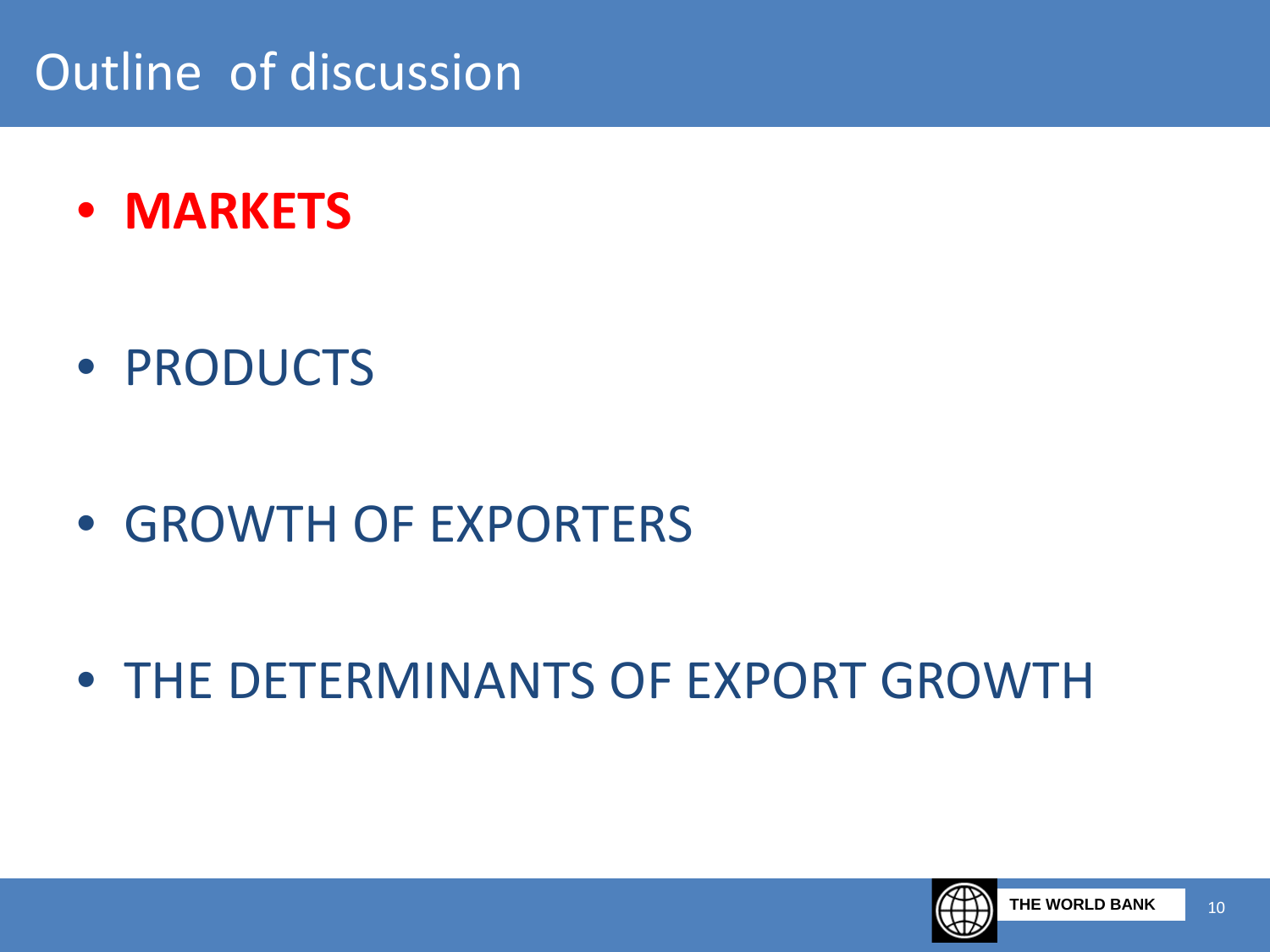#### Market diversification: mainly driven by large firms



#### **Market concentration v BRICS Market contribution at the firm-level**



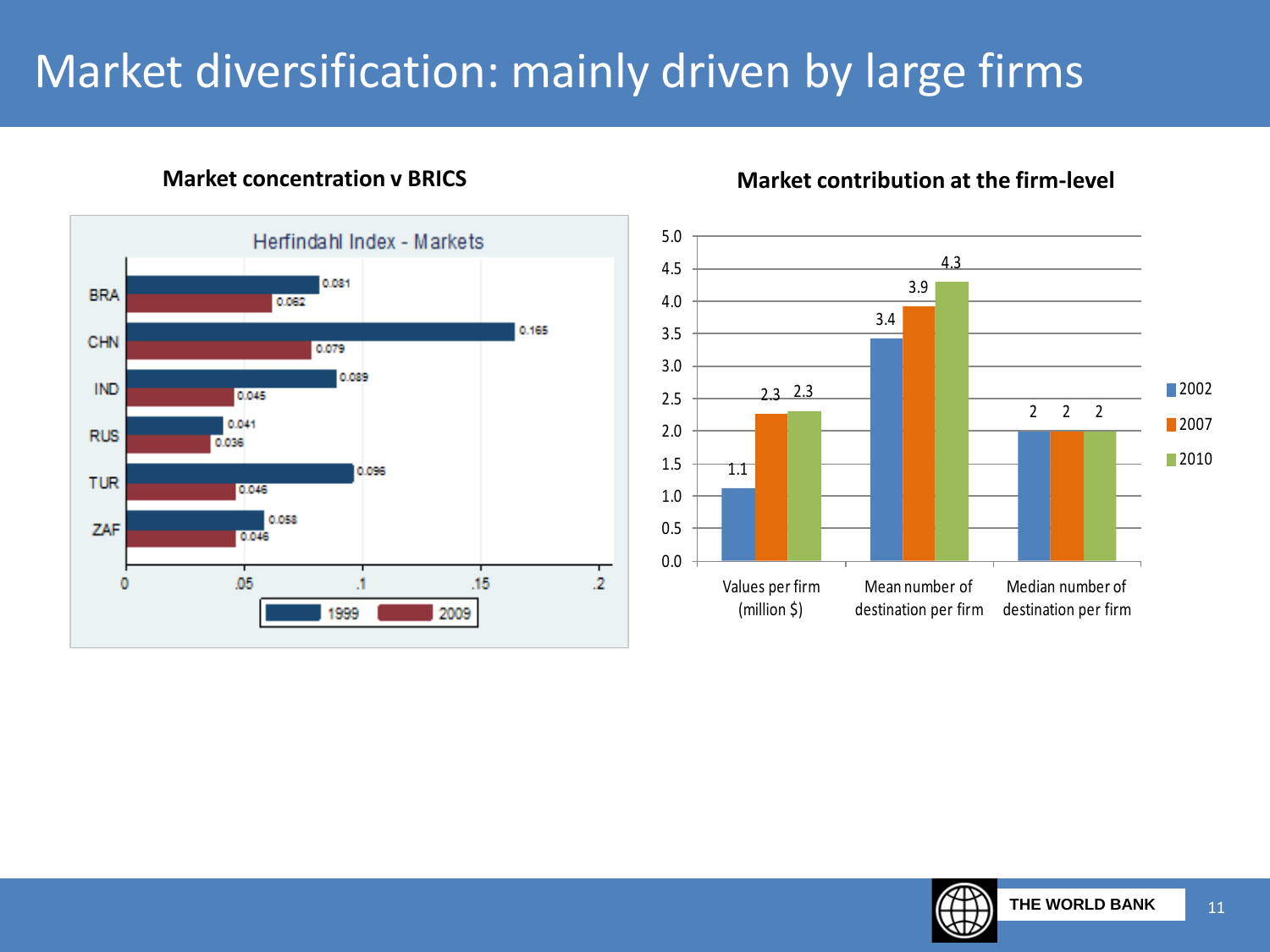## The relative importance of regional markets



**Exports by region: share of total exports (2000-2010)**

**Exports growth decomposition: contribution of EU and MENA in 2010**

|                           | ΕU      | <b>MENA</b> |
|---------------------------|---------|-------------|
| Firm Entry                | 4.9     | 0.9         |
| Firm Exit                 | $-10.1$ | $-0.5$      |
| <b>Net Firm</b>           | -5.2    | 0.4         |
| Country Entry             | 5.2     | 0.8         |
| <b>Country Exit</b>       | $-4.7$  | -0.6        |
| <b>Net Country</b>        | 0.6     | 0.2         |
| Product Entry             | 8.2     | 1.2         |
| Product Exit              | $-5.9$  | $-1.1$      |
| <b>Net Product</b>        | 2.3     | 0.1         |
| <b>Net Extensive</b>      | $-2.3$  | 0.7         |
| Intensive Positive        | 32.7    | 3.6         |
| <b>Intensive Negative</b> | $-25.4$ | $-3.1$      |
| <b>Net Intensive</b>      | 7.3     | 0.5         |
| Total                     | 5.0     | 1.3         |

- Although 42% new exporters focused on EU only while an additional 8% on EU + other…
- …increasing attraction for non-traditional markets
	- Number of entrants to non-EU regional markets doubled in 10 years
- But it pays more to serve the EU

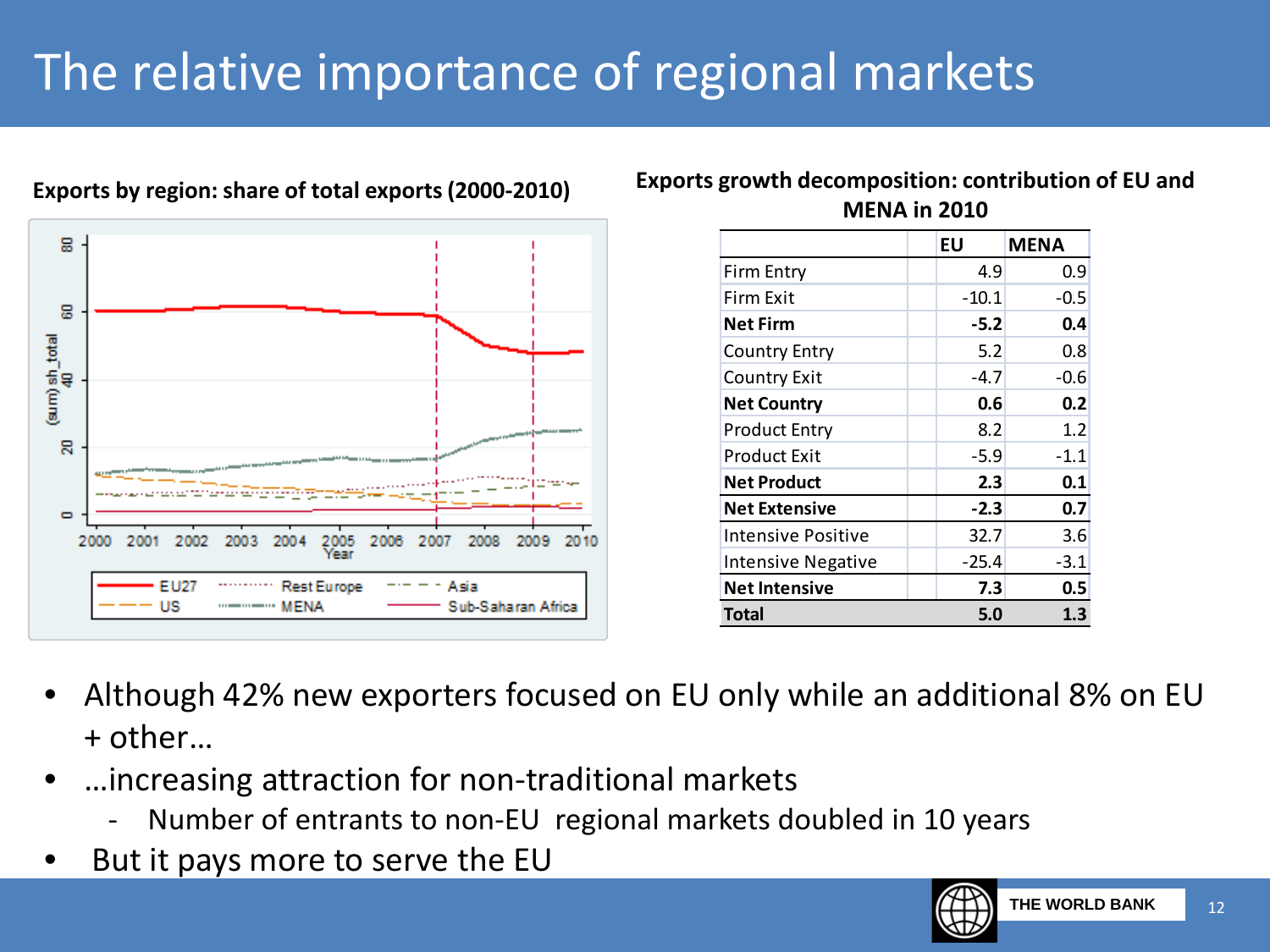### Findings from focus group discussions - MARKETS

#### **SUCCESS & OPPORTUNITIES**

- MENA success and continued potential
- Russia and Central Asia
- Latin America (auto)
- China and India (apparel)
- Opportunity / demand for outward FDI

#### **CHALLENGES**

- Stability in emerging markets (esp MENA)
- Payment collection
- Tariffs
- NTBs (standards and market access, food sector)
- New EU bilateral agreements with MENA countries

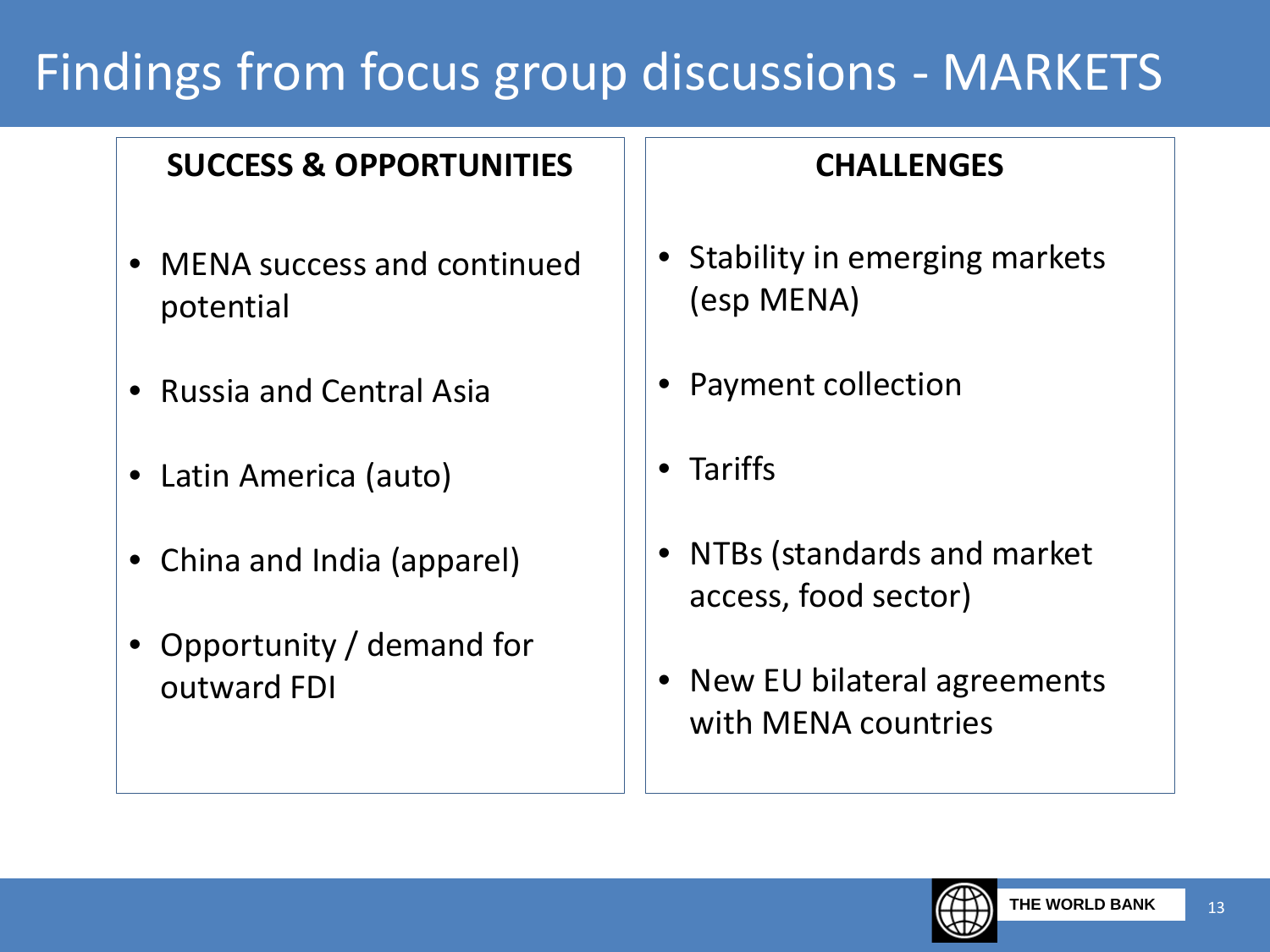#### Outline of discussion

• MARKETS

- **PRODUCTS**
- GROWTH OF EXPORTERS
- THE DETERMINANTS OF EXPORT GROWTH

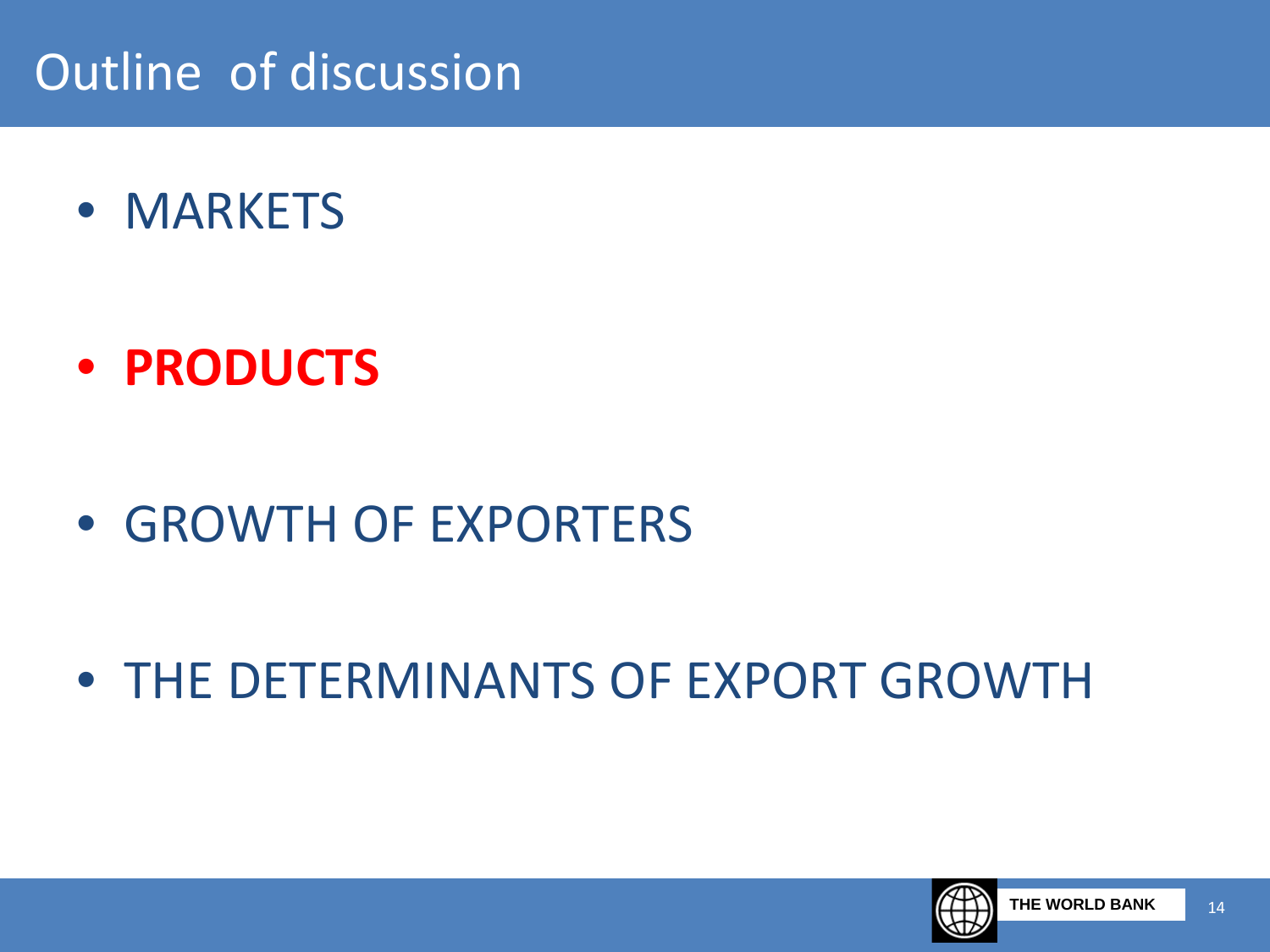### Product diversification



#### **Exports by sector: share of total exports (2000-2010) Production concentration v BRICS**

- Sectoral shifts are not associated to industrial reconversion of existing exporters:
	- Intra-firm shifts contributed for 1.5% export growth over the period 2002-11.
- Large firms expanded product range but a positive imitation process took place:
	- Sensible increase in average and median number of exporters per product and destination.
- Firms are most likely to expand product range from 1 to 2 or more products, but unlikely to expand beyond 4 to 10 products.
- Product retrenchment is less likely than market retrenchment at times of crisis and very limited for multi-product firms.

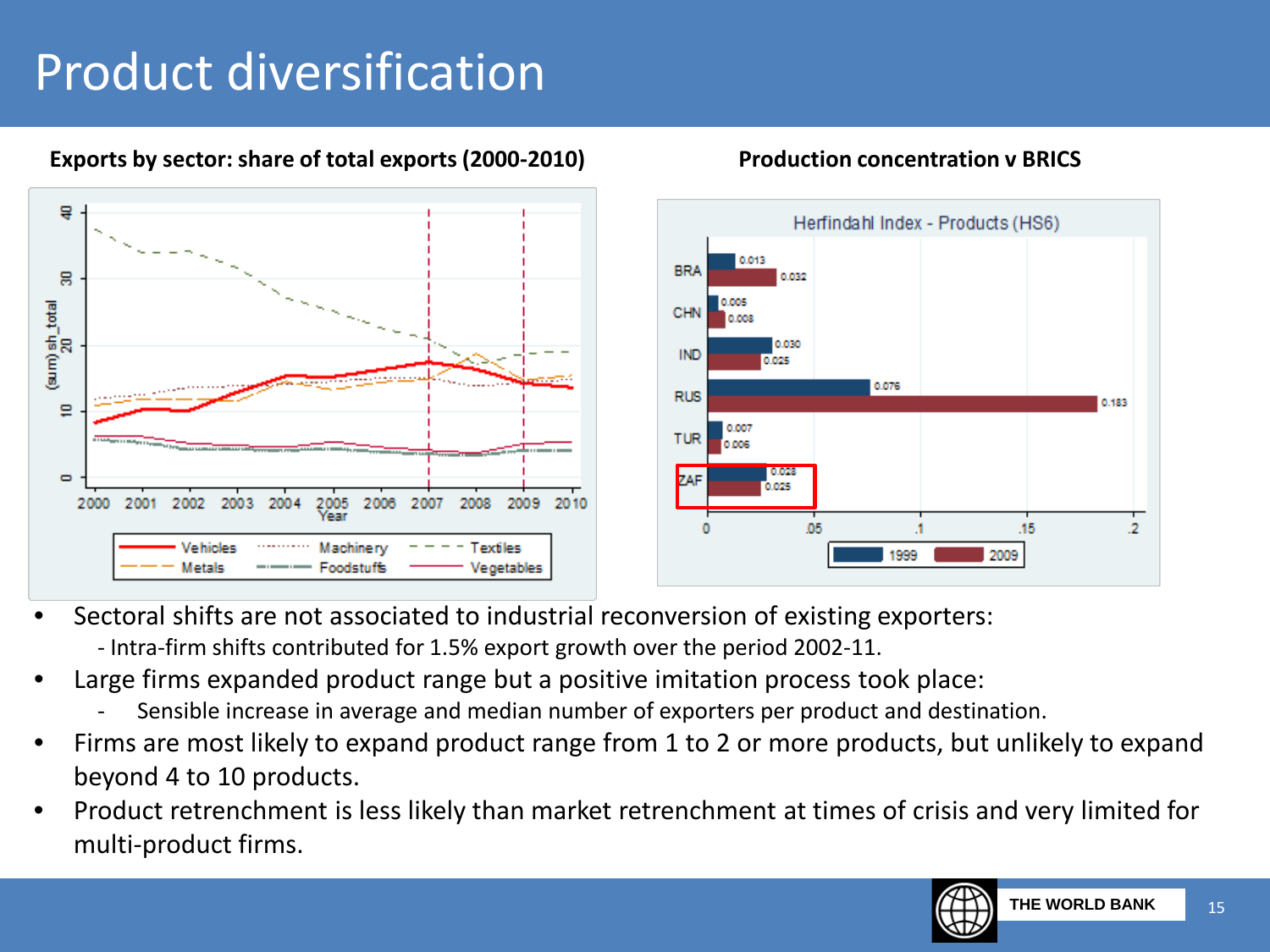#### Top 20 export products are not very dynamic



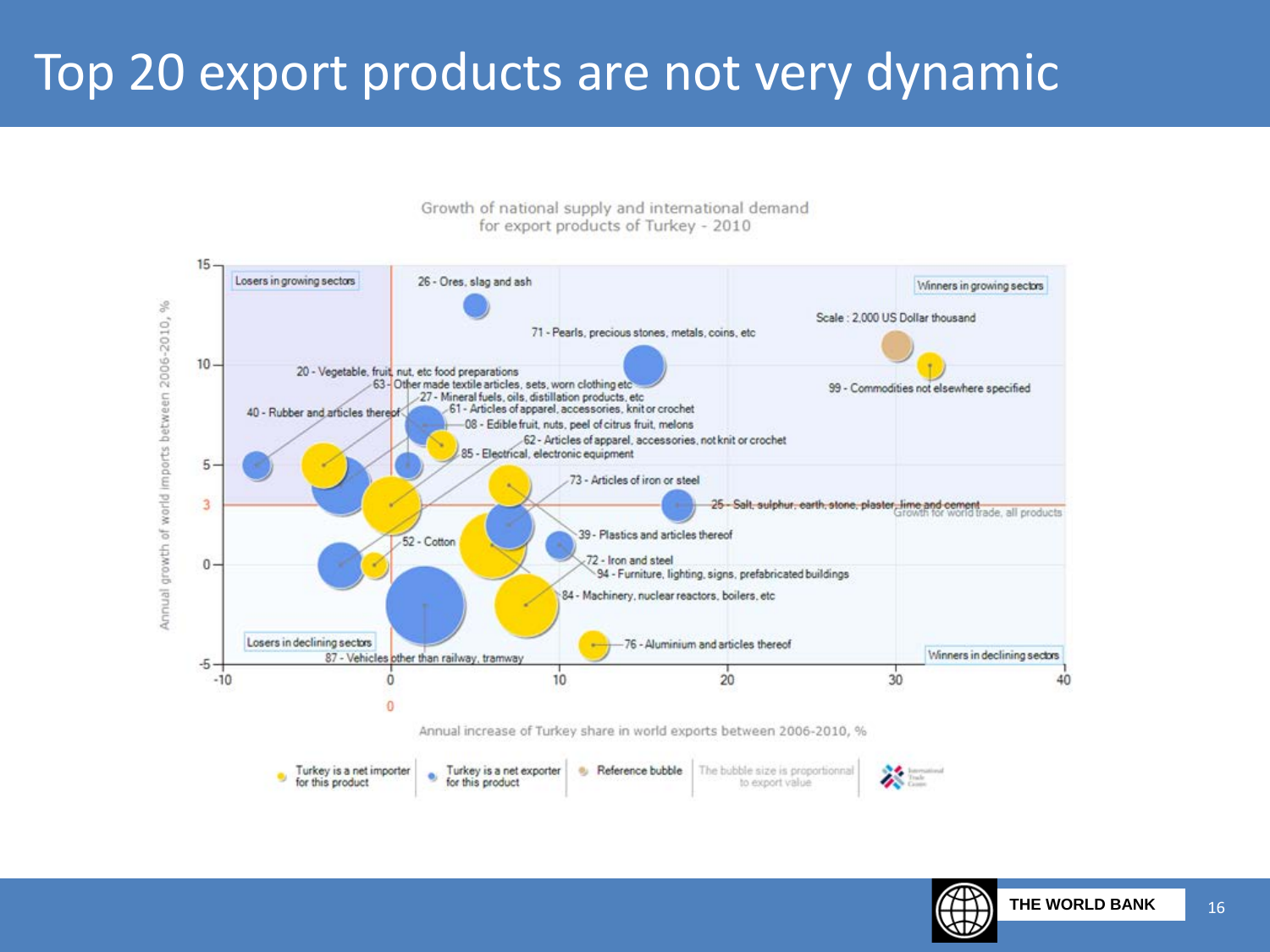#### Product sophistication



**Product sophistication (EXPY), 2000-2010**

**Turkey's export sophistication by region**

• Main channel of export sophistication: mid-tech exports to the EU-27

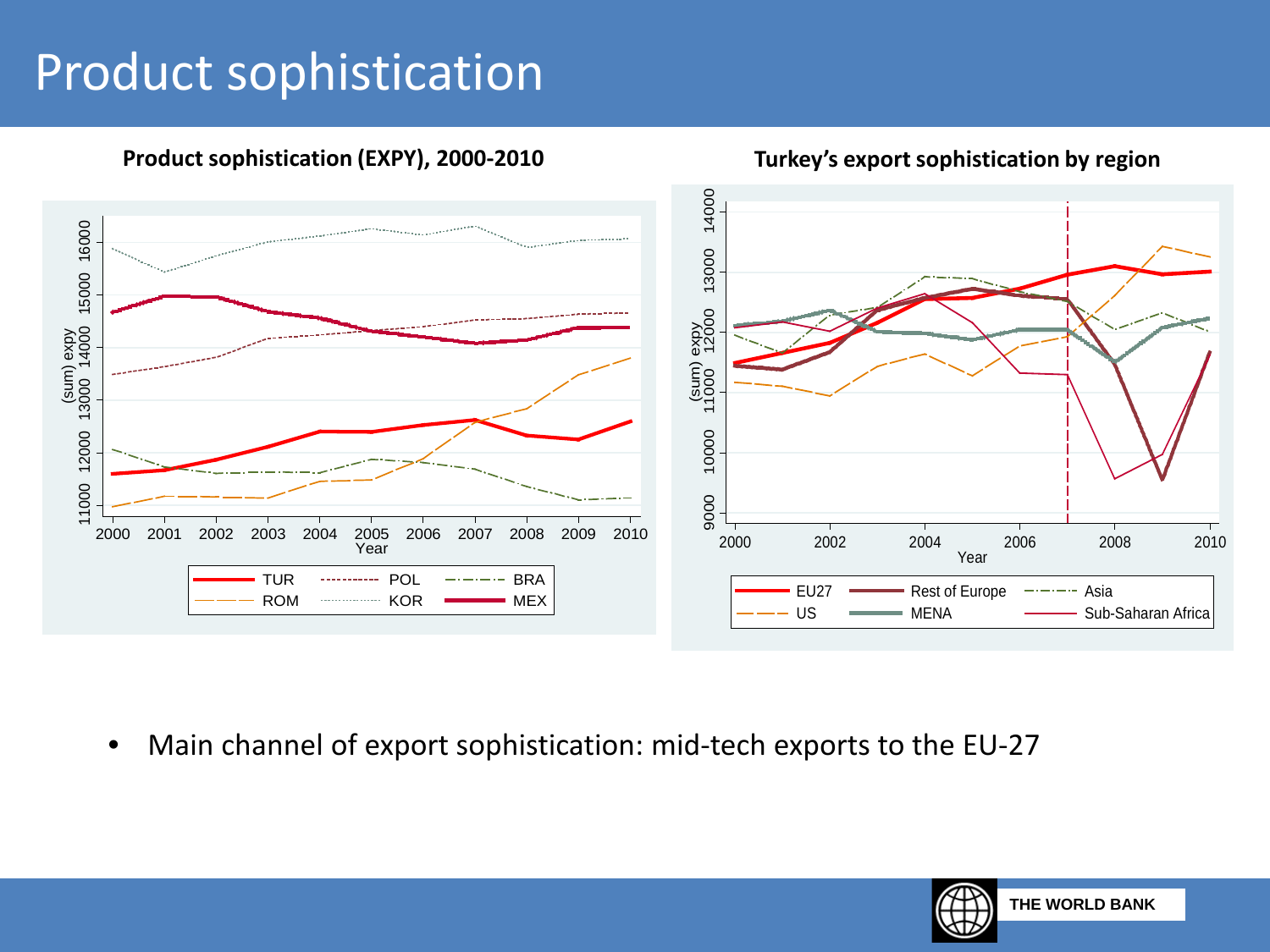### Product quality

#### **Changes in market share and relative quality (example: apparel and auto sector)**



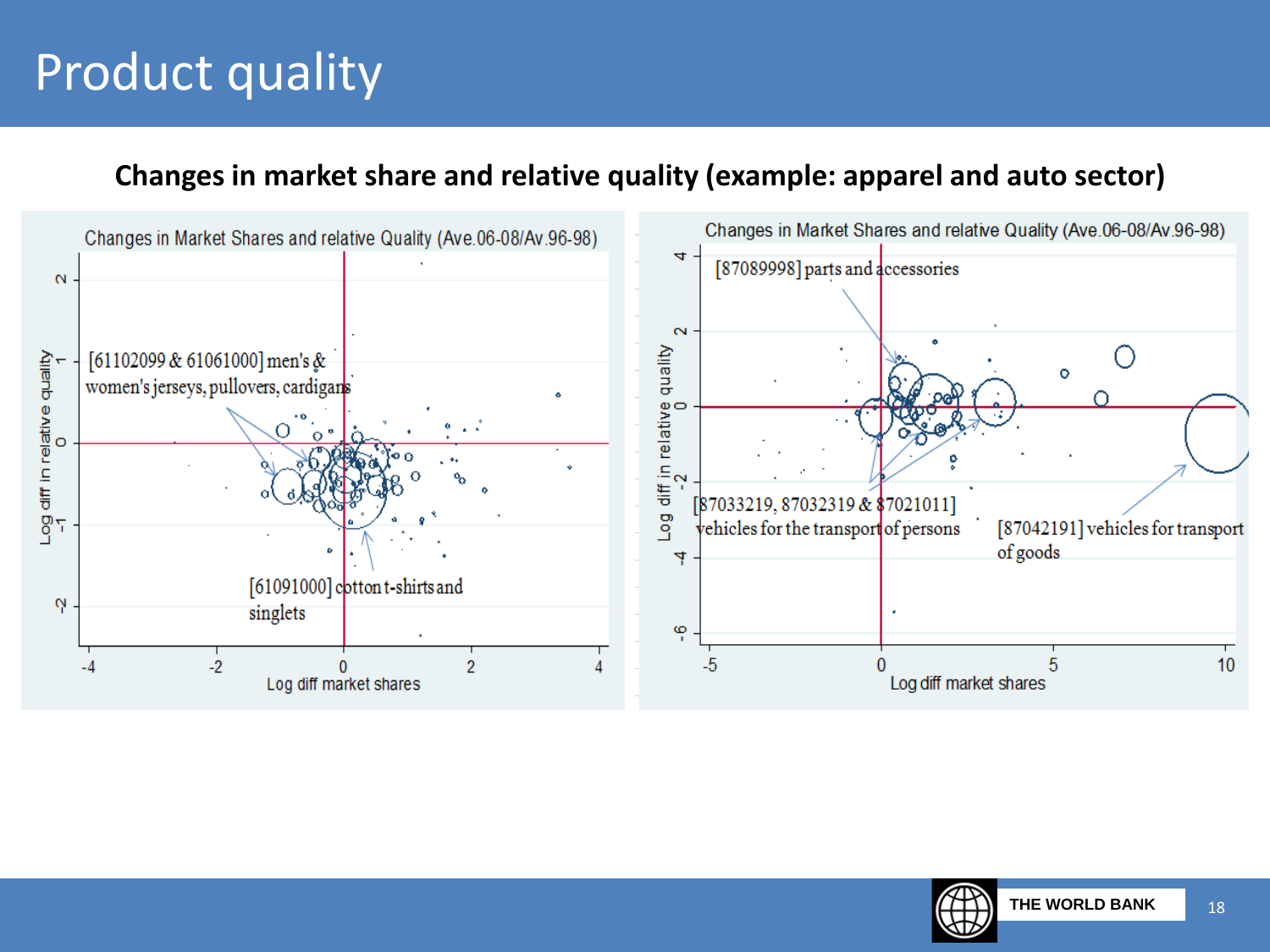#### Determinants of high quality exports

|                                       | (1)            |
|---------------------------------------|----------------|
| <b>VARIABLES</b>                      | prob_lq        |
| dln(TFP)                              | $-0.00966$ *** |
|                                       | (0.00314)      |
| In(revenue)                           | $0.0173***$    |
|                                       | (0.00233)      |
| In(mqual)                             | $0.130***$     |
|                                       | (0.00395)      |
| In(imports/turnover)                  | $0.00549***$   |
|                                       | (0.00169)      |
| In(exports_intermediates/exports)     | $-0.0786***$   |
|                                       | (0.0115)       |
| majority foreign ownership            | 0.0316         |
|                                       | (0.0267)       |
| full foreign ownership                | $0.134***$     |
|                                       | (0.0196)       |
| dIn(time_trade)                       | 5.962***       |
|                                       | (0.953)        |
| <b>PTA</b>                            | 0.00893        |
|                                       | (0.0162)       |
| dln(RER)                              | 0.0791         |
|                                       | (0.0711)       |
|                                       |                |
| hs <sub>2</sub> fe                    | yes            |
| year fe                               | yes            |
|                                       |                |
|                                       |                |
| Observations                          | 840,300        |
| Robust standard errors in parentheses |                |
| *** p<0.01, ** p<0.05, * p<0.1        |                |

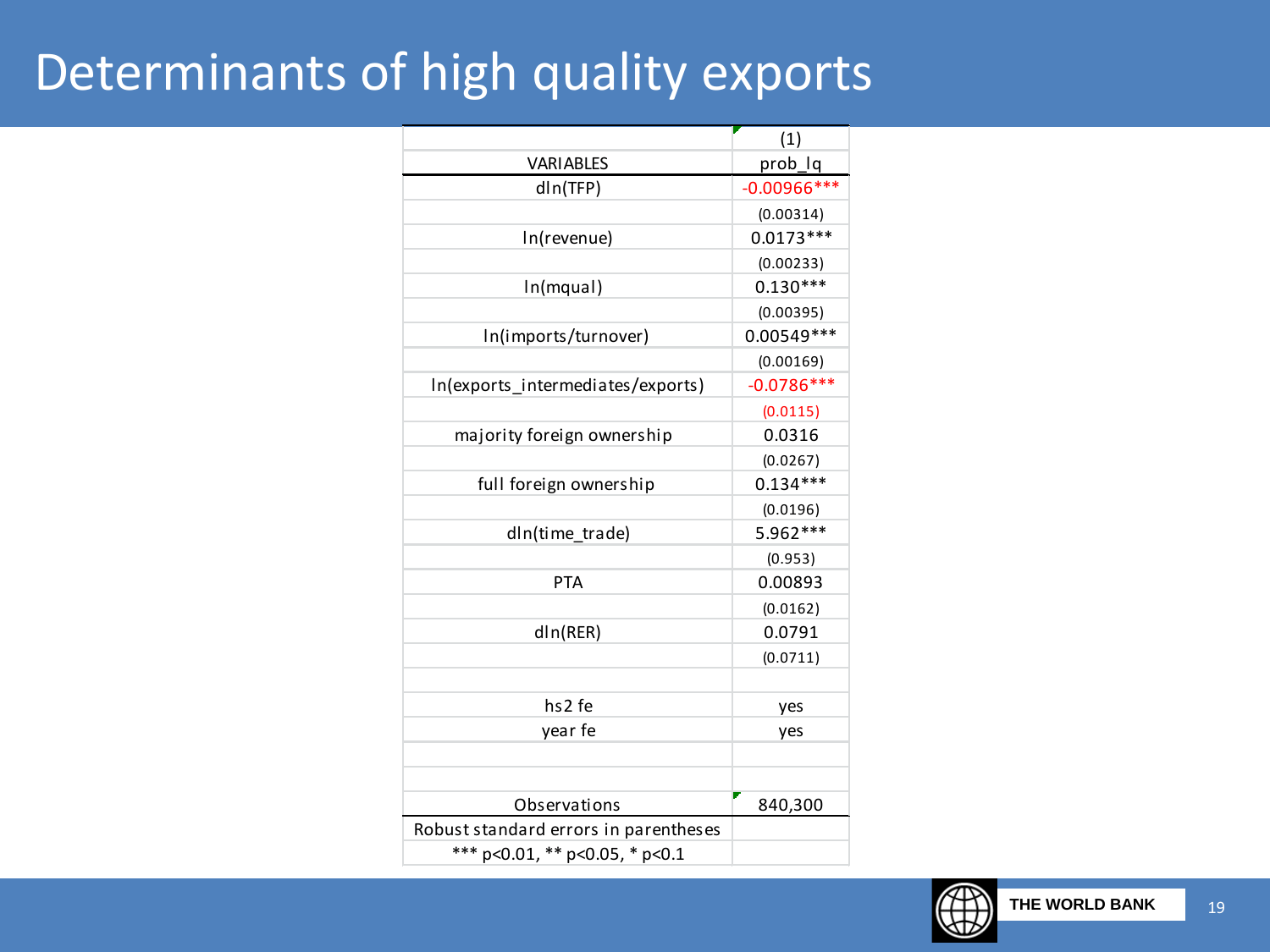#### Firm characteristics and export survival

#### **5-year export survival (2003-2007)**



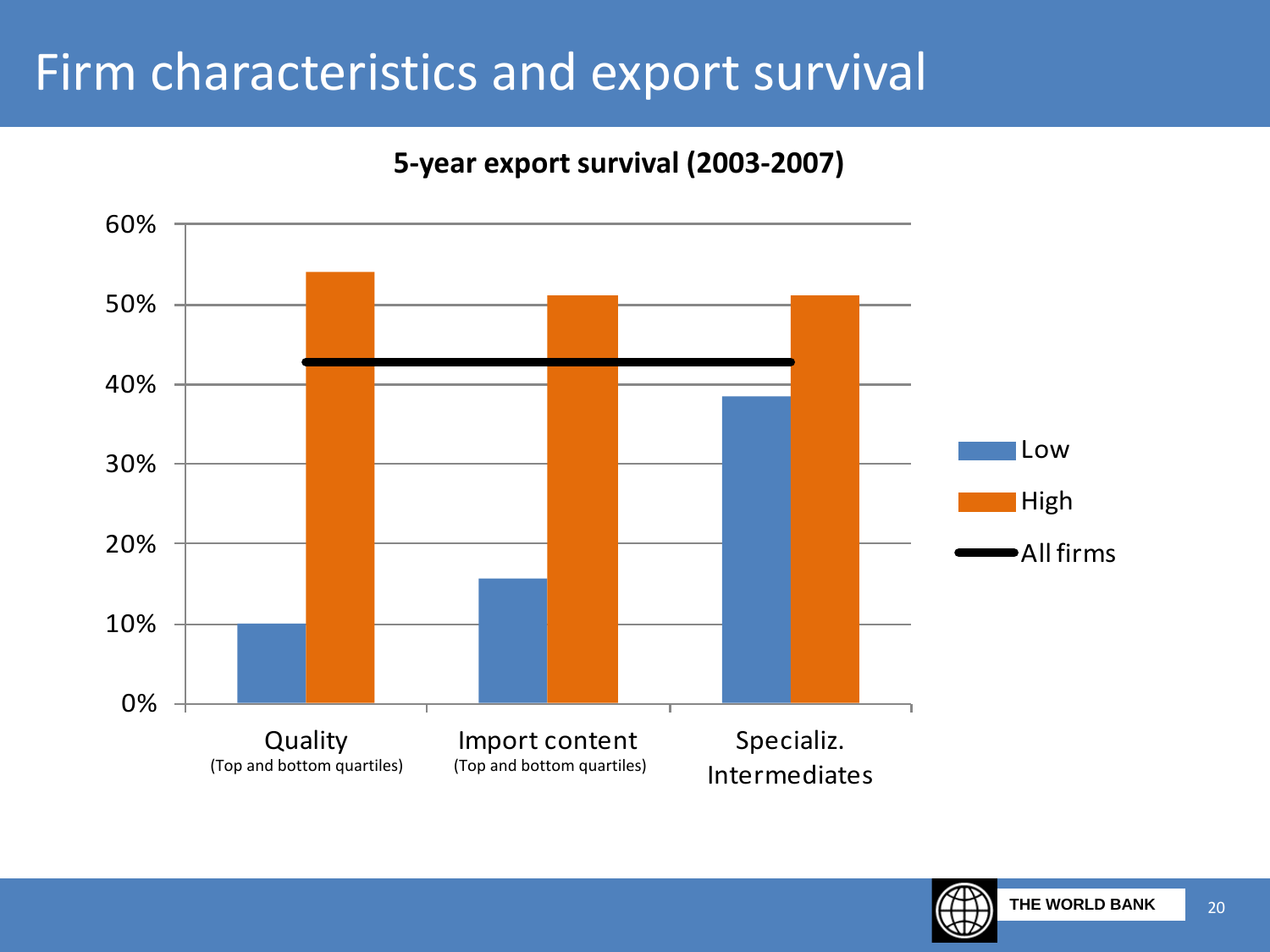### Findings from focus group discussions - PRODUCTS

#### **SUCCESS & OPPORTUNITIES**

- Some improvements in quality over past decade
- "Know-how" / spillovers from EU
- Value chains and global standards
- Recent R&D incentives
- "Made in Turkey" brand in less developed markets

#### **CHALLENGES**

- Reliance on / cost of imported inputs
- Weak input sectors
- Quality reputation and pricing implications
- Value chain power
- Low levels of FDI
- Firm size

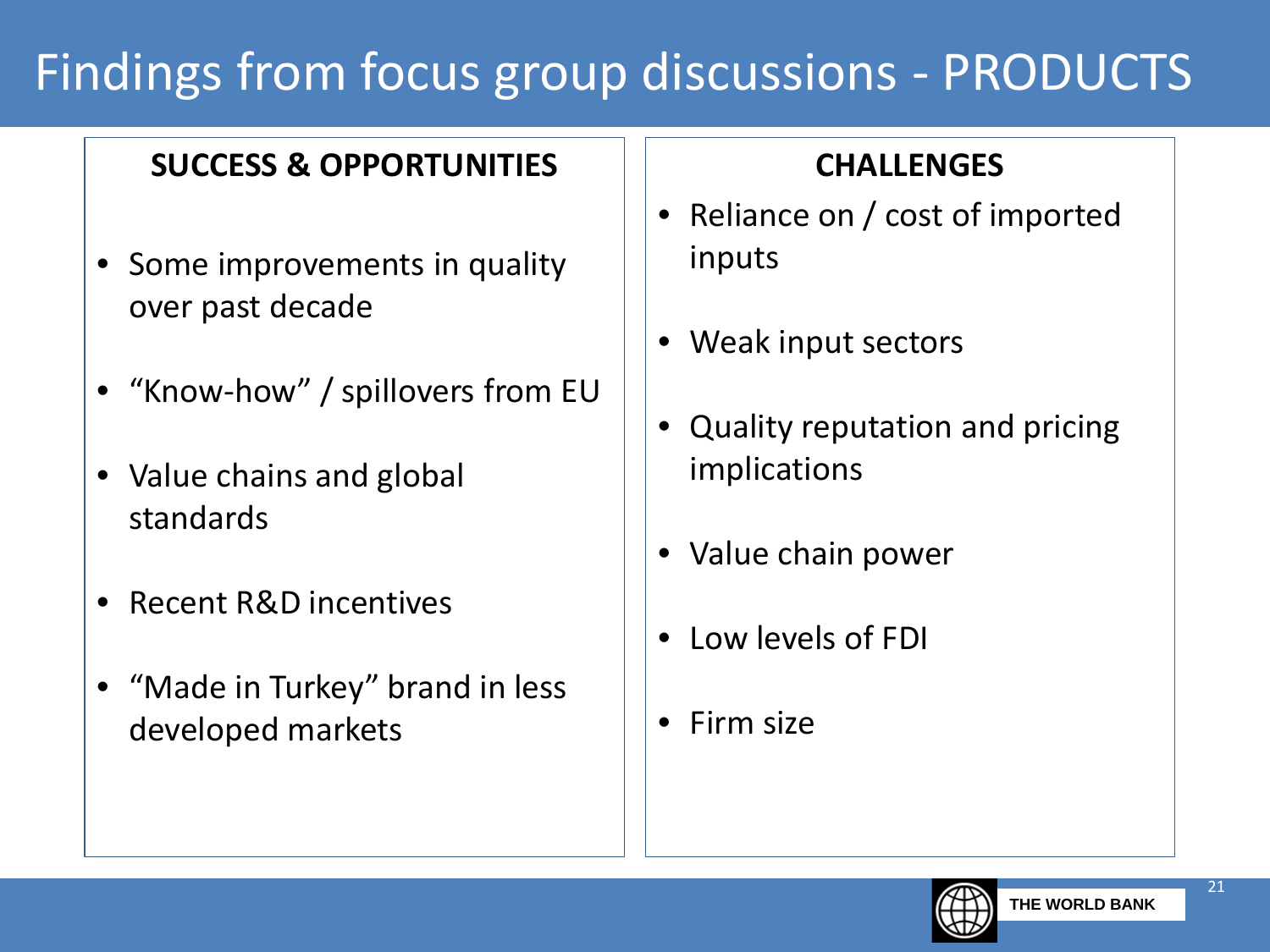### Outline of discussion

• MARKETS

• PRODUCTS

• **GROWTH OF EXPORTERS**

• THE DETERMINANTS OF EXPORT GROWTH

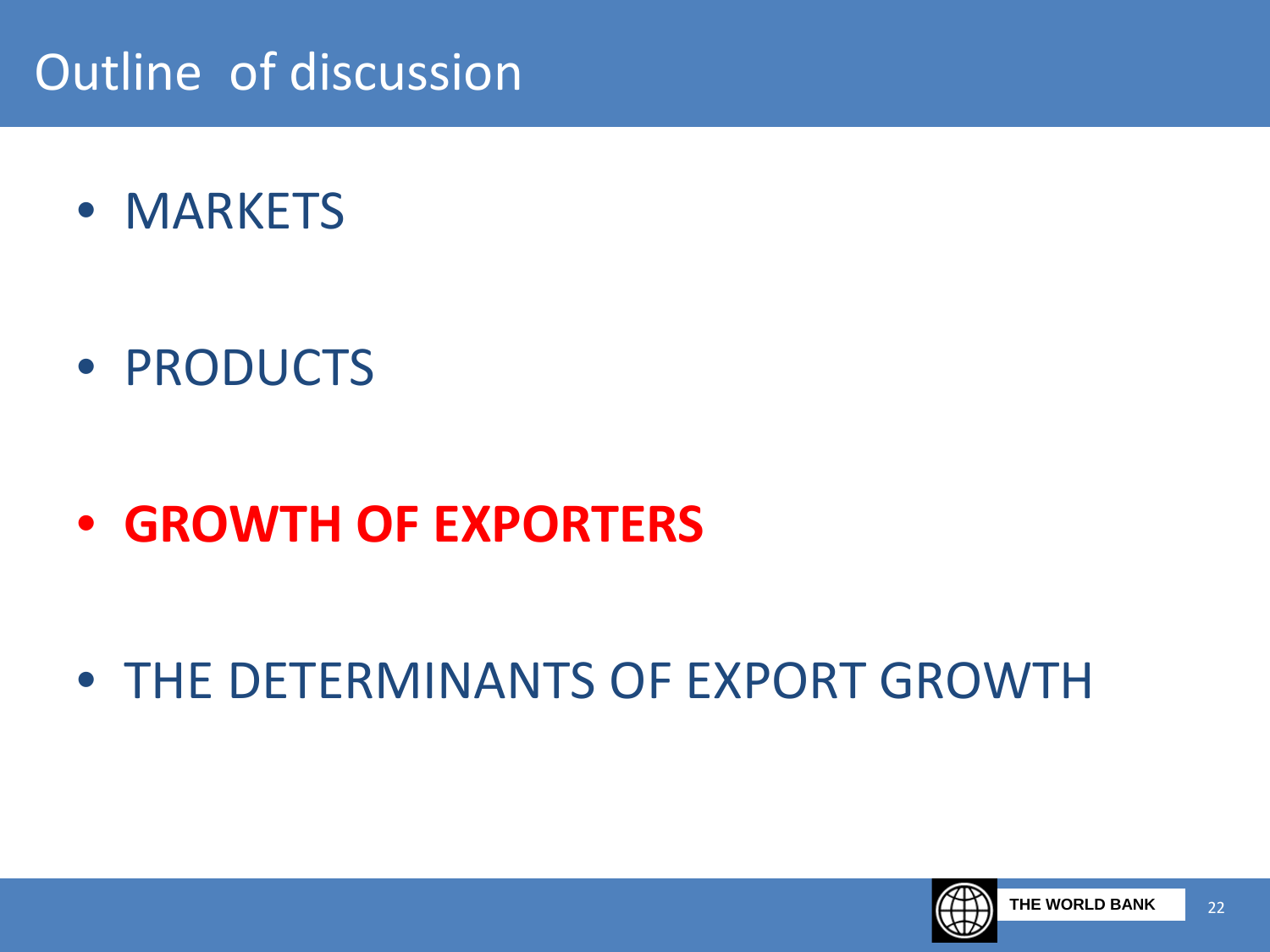#### Building dynamic, mid-sized exporters



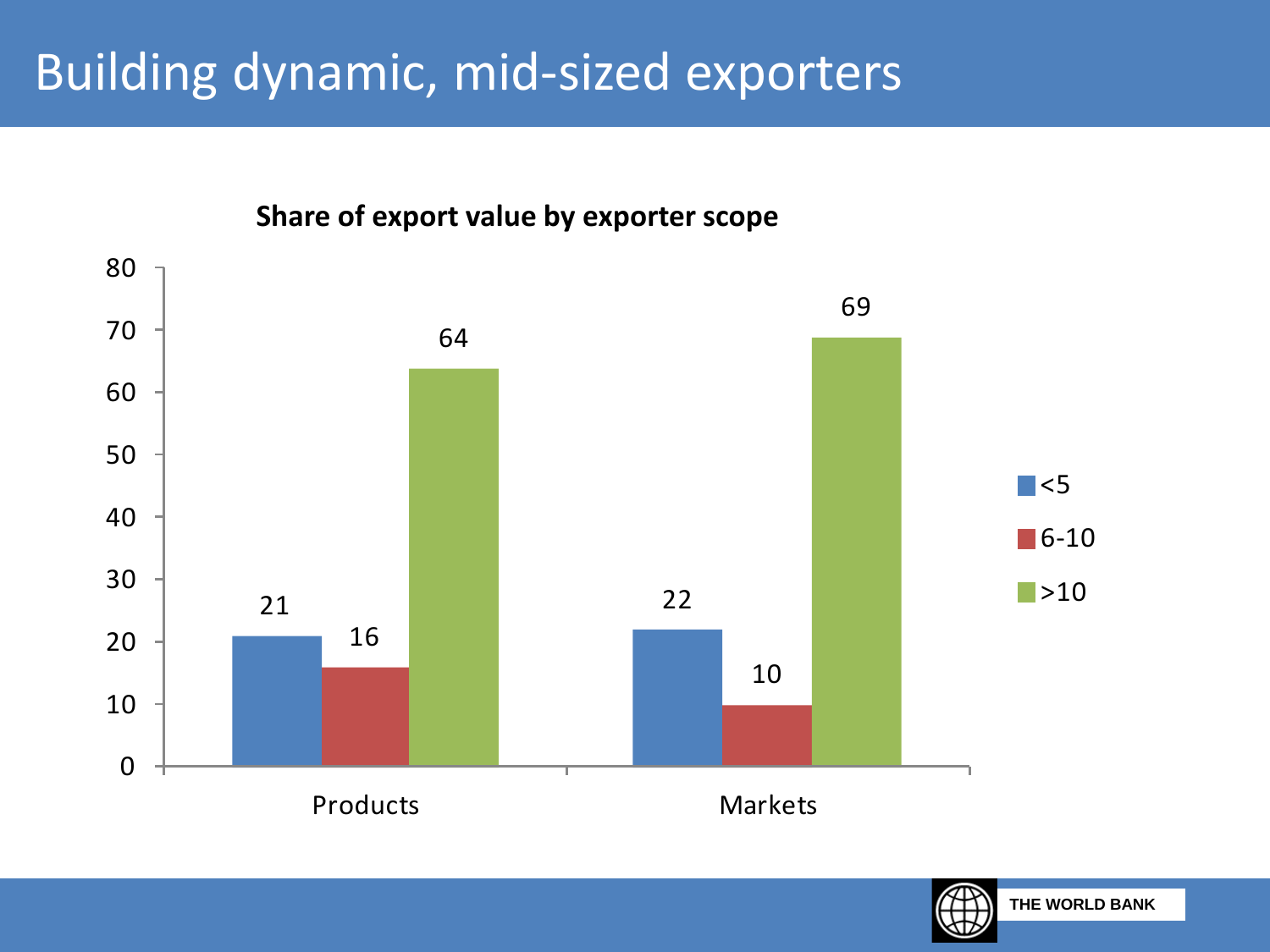### Building dynamic, mid-sized exporters (contd.)

|                       | % of firms exporting more than: |                    |                    |                    | % total exports by firms exporting more than: |                    |                    |                    |  |
|-----------------------|---------------------------------|--------------------|--------------------|--------------------|-----------------------------------------------|--------------------|--------------------|--------------------|--|
|                       | 5% of<br>turnover               | 10% of<br>turnover | 50% of<br>turnover | 90% of<br>turnover | 5% of<br>turnover                             | 10% of<br>turnover | 50% of<br>turnover | 90% of<br>turnover |  |
| <b>Turkey (2003)</b>  | 55%                             | 43%                | 15%                | 3%                 | 97%                                           | 94%                | 55%                | 15%                |  |
| <b>Turkey (2008)</b>  | 55%                             | 44%                | 14%                | 2%                 | 97%                                           | 94%                | 59%                | 15%                |  |
| <b>Germany (2003)</b> | 47%                             | 40%                | 12%                | 1%                 | 99%                                           | 99%                | 74%                | 6%                 |  |
| <b>France (2003)</b>  | 41%                             | 33%                | 9%                 | 1%                 | 94%                                           | 95%                | 49%                | 10%                |  |

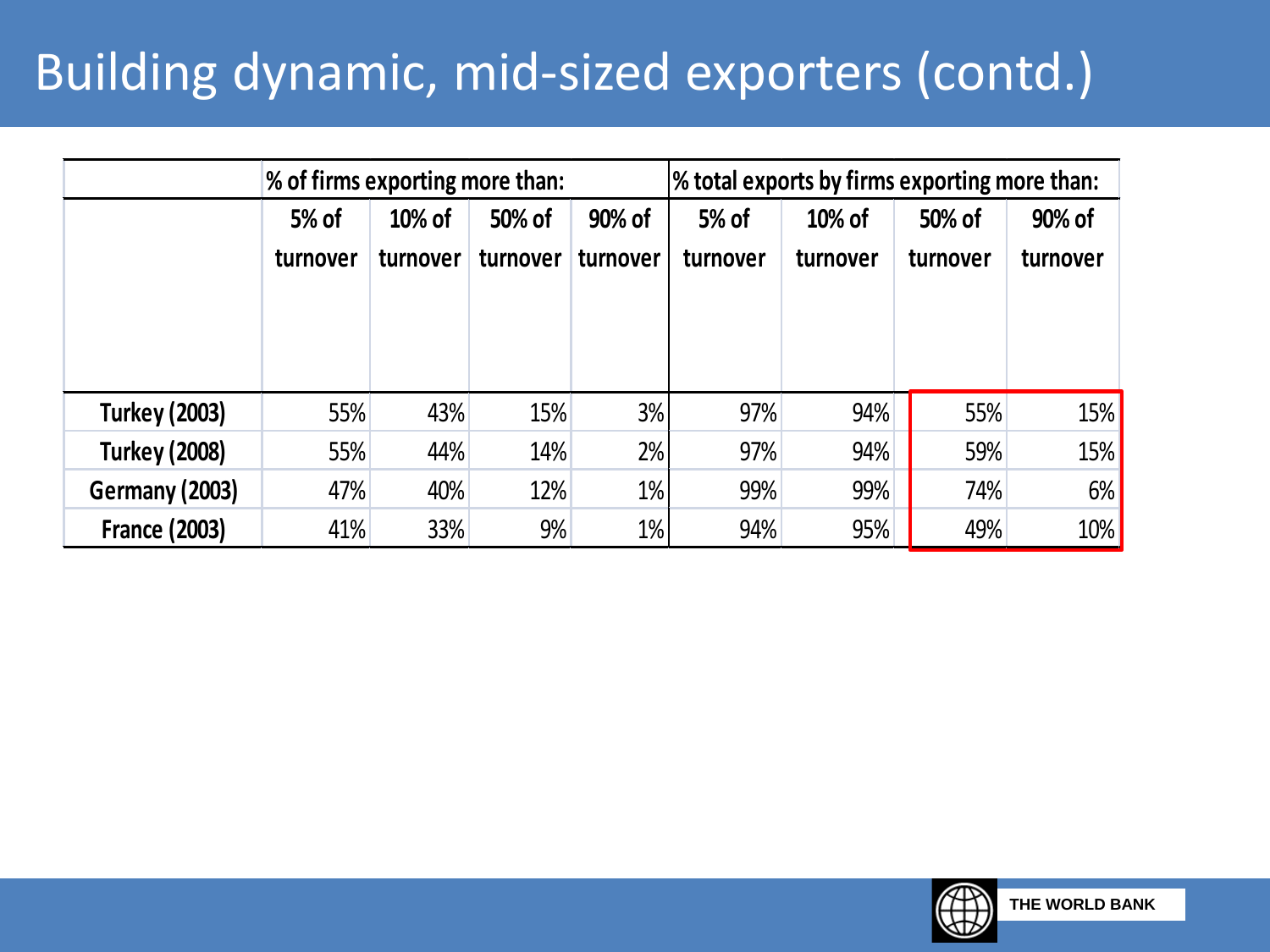## Findings from focus group discussions – SURVIVAL AND GROWTH

#### **SUCCESS & OPPORTUNITIES**

- Financial constraints less binding
- Good position from productivity / labor cost perspective

#### **CHALLENGES**

- Access to longer-term loans
- Mid-level skills (esp business / marketing)
- Policy instability
- Fragmented / ineffective incentives
- Export readiness of SMEs
- Cost of imported inputs
- Lack of specialization

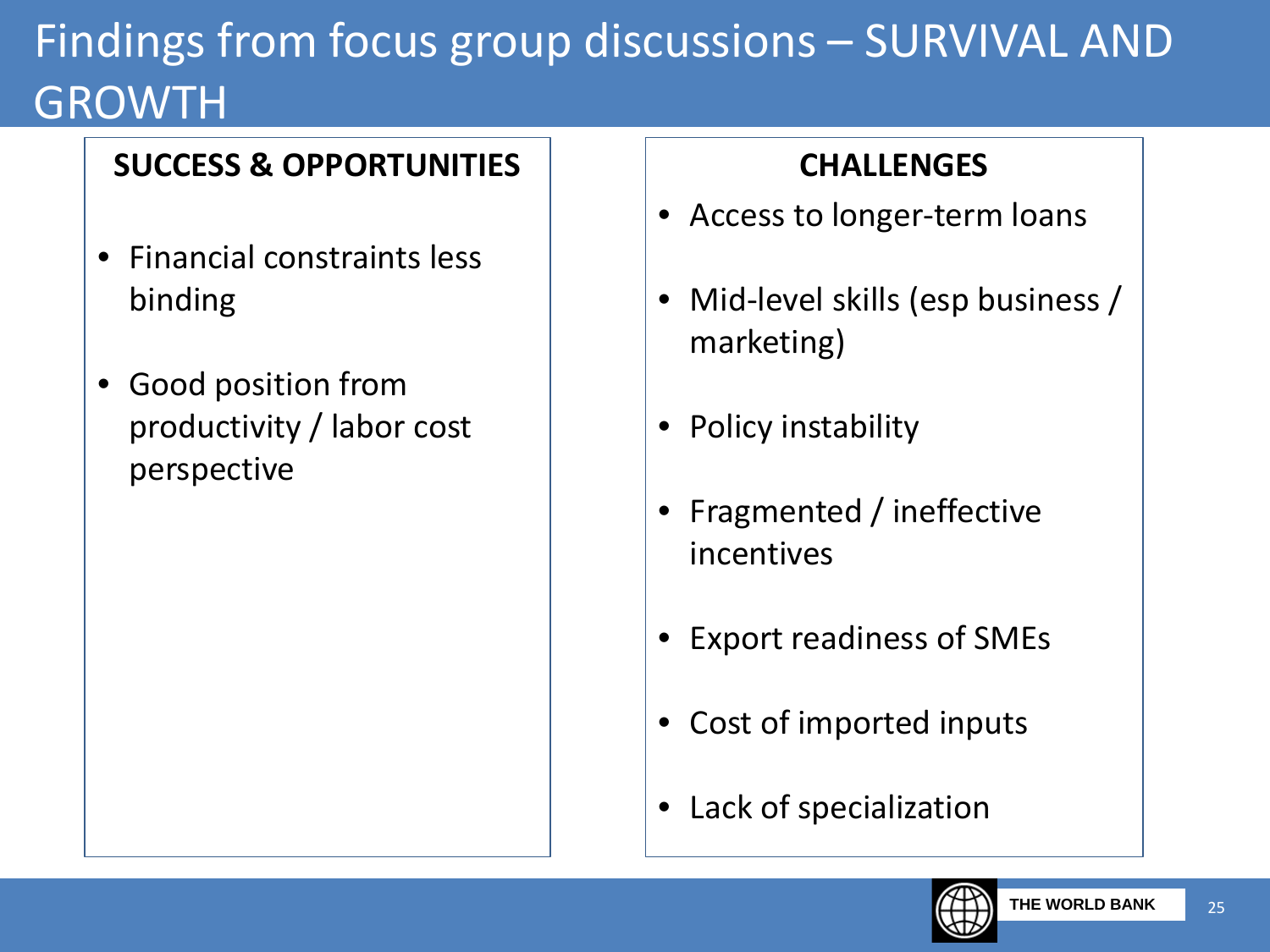### Outline of discussion

• MARKETS

• PRODUCTS

- SURVIVAL AND GROWTH OF EXPORTERS
- **THE DETERMINANTS OF EXPORT GROWTH**

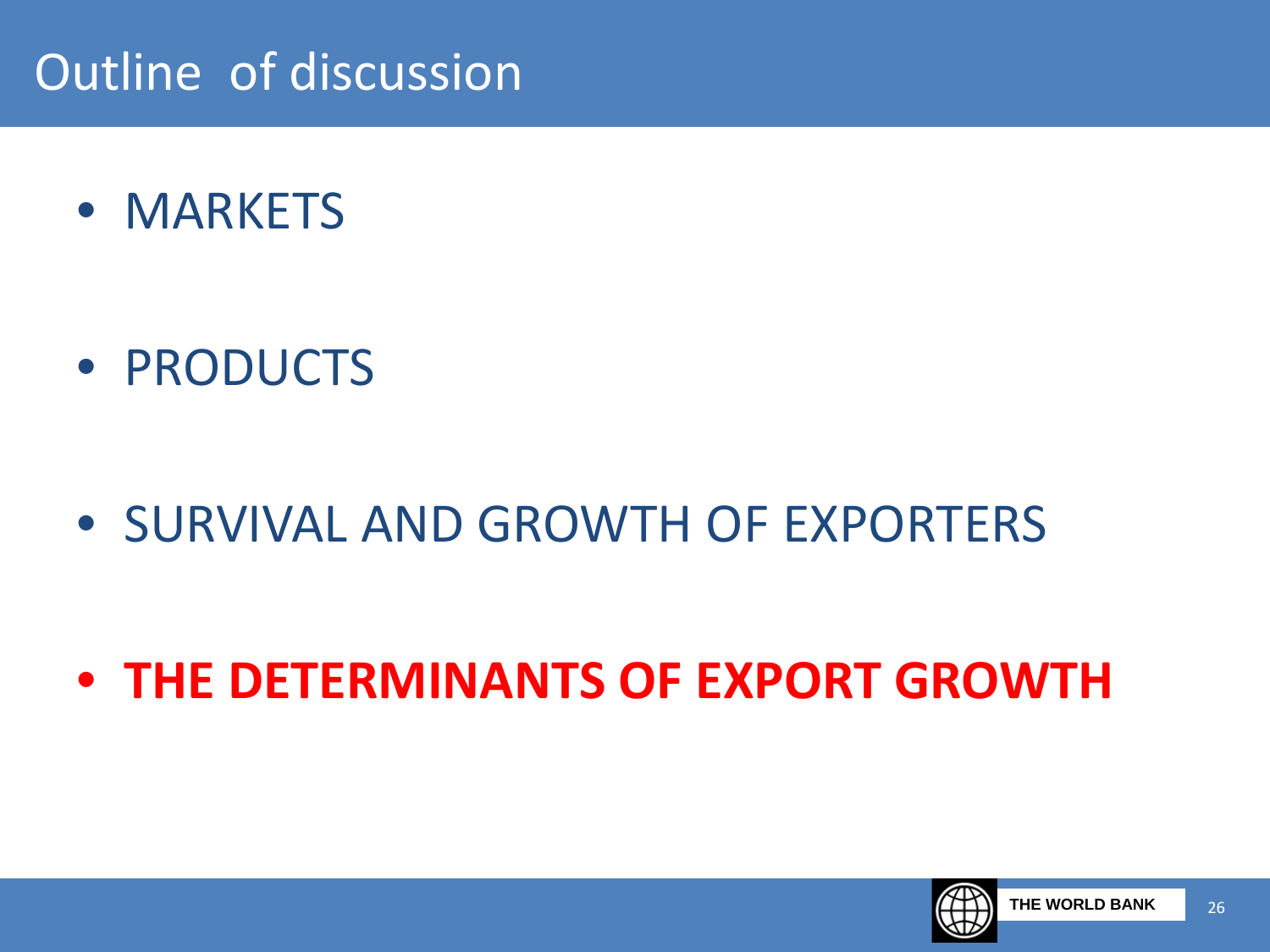#### Determinants of export growth

|                                        | (1)          |  |  |
|----------------------------------------|--------------|--|--|
| <b>VARIABLES</b>                       | gr_try       |  |  |
|                                        |              |  |  |
| dln(TFP)                               | $0.118***$   |  |  |
|                                        | (0.00765)    |  |  |
| In(revenue)                            | $0.0518***$  |  |  |
|                                        | (0.00315)    |  |  |
| In(xqual)                              | $0.0421***$  |  |  |
|                                        | (0.00966)    |  |  |
| dIn(time trade)                        | $-6.236***$  |  |  |
|                                        | (1.691)      |  |  |
| In(imports/turnover)                   | $-0.00274$   |  |  |
|                                        | (0.00443)    |  |  |
| dln(RER)                               | $-0.162*$    |  |  |
|                                        | (0.0929)     |  |  |
| dIn(netimport)                         | $0.0659***$  |  |  |
|                                        | (0.0141)     |  |  |
| In(exports_intermediates/exports       | $-0.0724***$ |  |  |
|                                        | (0.0256)     |  |  |
| <b>PTA</b>                             | 0.00740      |  |  |
|                                        | (0.0303)     |  |  |
| In(mqual)                              | $-0.0211***$ |  |  |
|                                        | (0.00311)    |  |  |
| Constant                               | $-2.388***$  |  |  |
|                                        | (0.334)      |  |  |
|                                        |              |  |  |
| hs <sub>2</sub> fe                     | yes          |  |  |
| year fe                                | yes          |  |  |
|                                        |              |  |  |
| Observations                           | 780034       |  |  |
| R-squared                              | 0.015        |  |  |
| Robust standard errors in parentheses  |              |  |  |
| *** $p<0.01$ , ** $p<0.05$ , * $p<0.1$ |              |  |  |

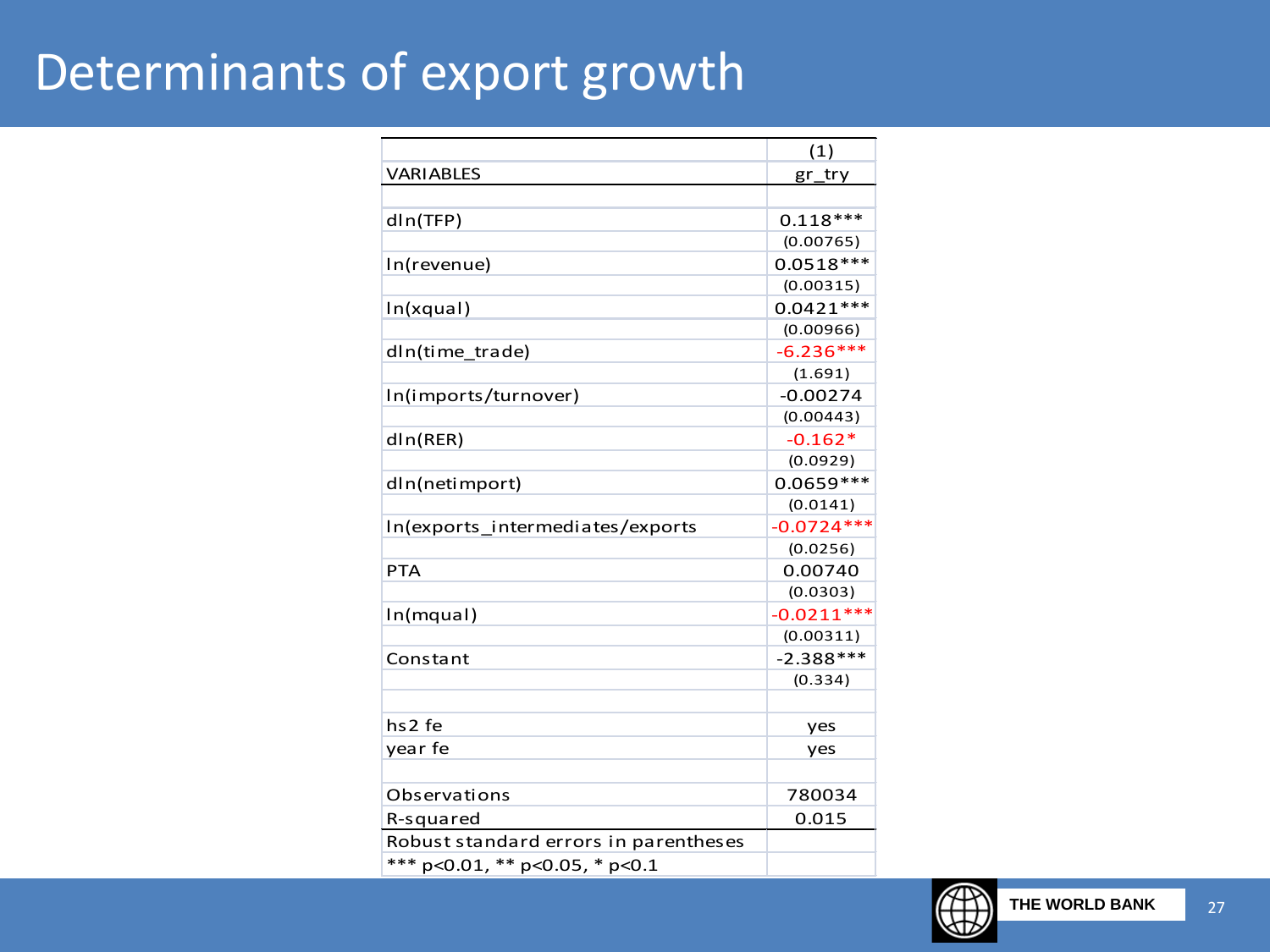#### Determinants of export growth at the extensive margin

- Firm, market and product extensive margin:
	- New firms, product and markets do not make up for the loss of export growth from disappearing firms, products and markets.
- Firms with higher quality of exports perform better:
	- Export growth premium for firm, market and product entry/exit.
	- The effect on the intensive margin is slightly negative.
- Firms with higher import content face a small negative bias:
	- On export growth due to entry into new markets and products (2-3%)
	- and on export growth at the firm, market and product exit (also 2-3%).
- Evidence of pro-competitiveness effect of exchange rate:
	- Overall associated with lower export growth, due to predominance of intensive margin…
	- But associated with higher export growth through entry and with a milder export loss through exits ( by 23-25%)
- PTAs are associated with a positive and significant extensive margin

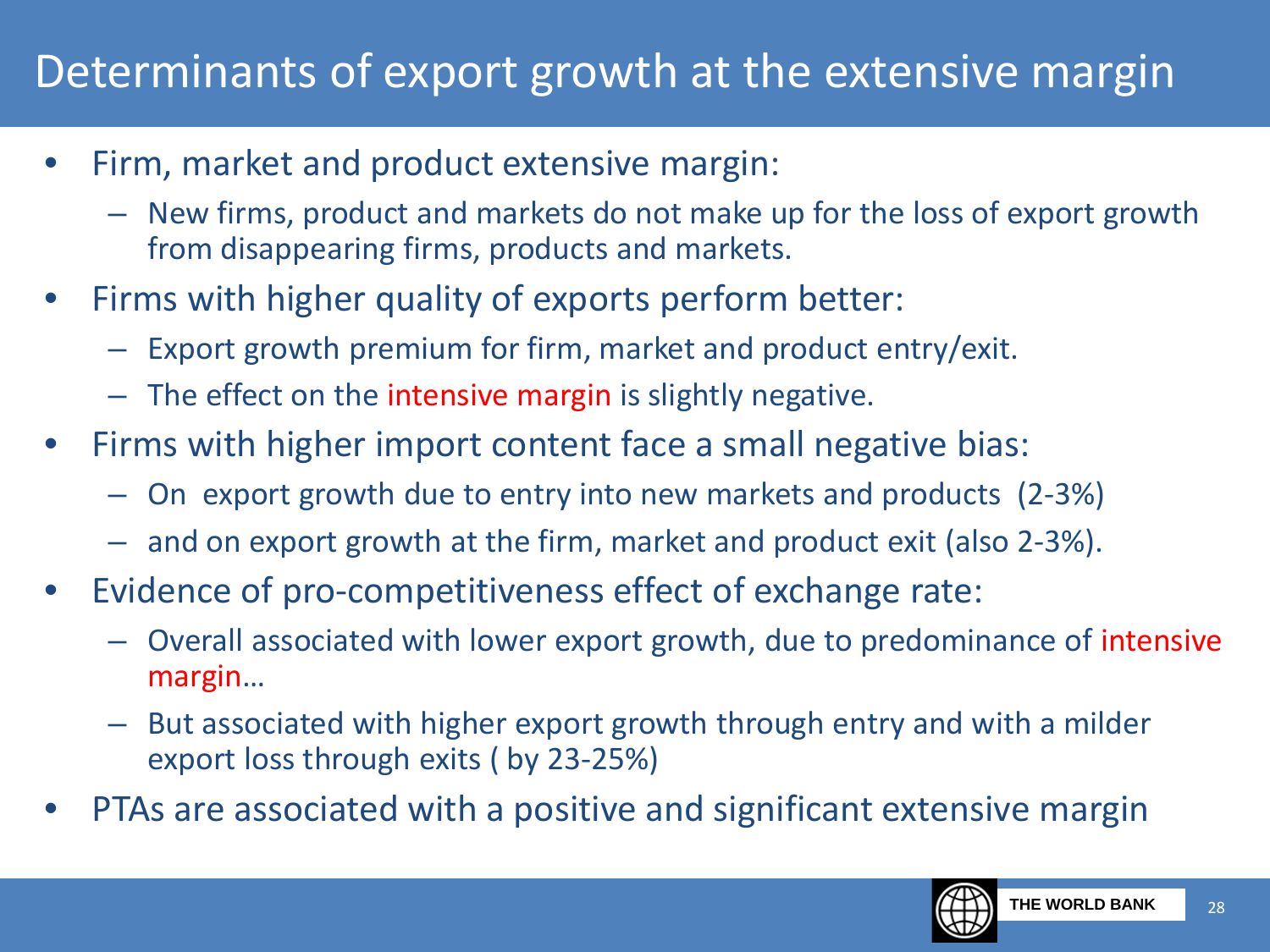### The determinants of export growth at the margins





 $dln(RER)$ 0.050  $0.020$ 0.02  $0.010$ 0.013 0.000  $-0.050$  $0.015$  $0.018$  $-0.100$  $-0.150$  $-0.200$  $-0.195$  $-0.250$  $hs6$  \_ exit firm\_exit mkt\_exit firm\_entry Intensive margin hs6\_entry mkt\_entry



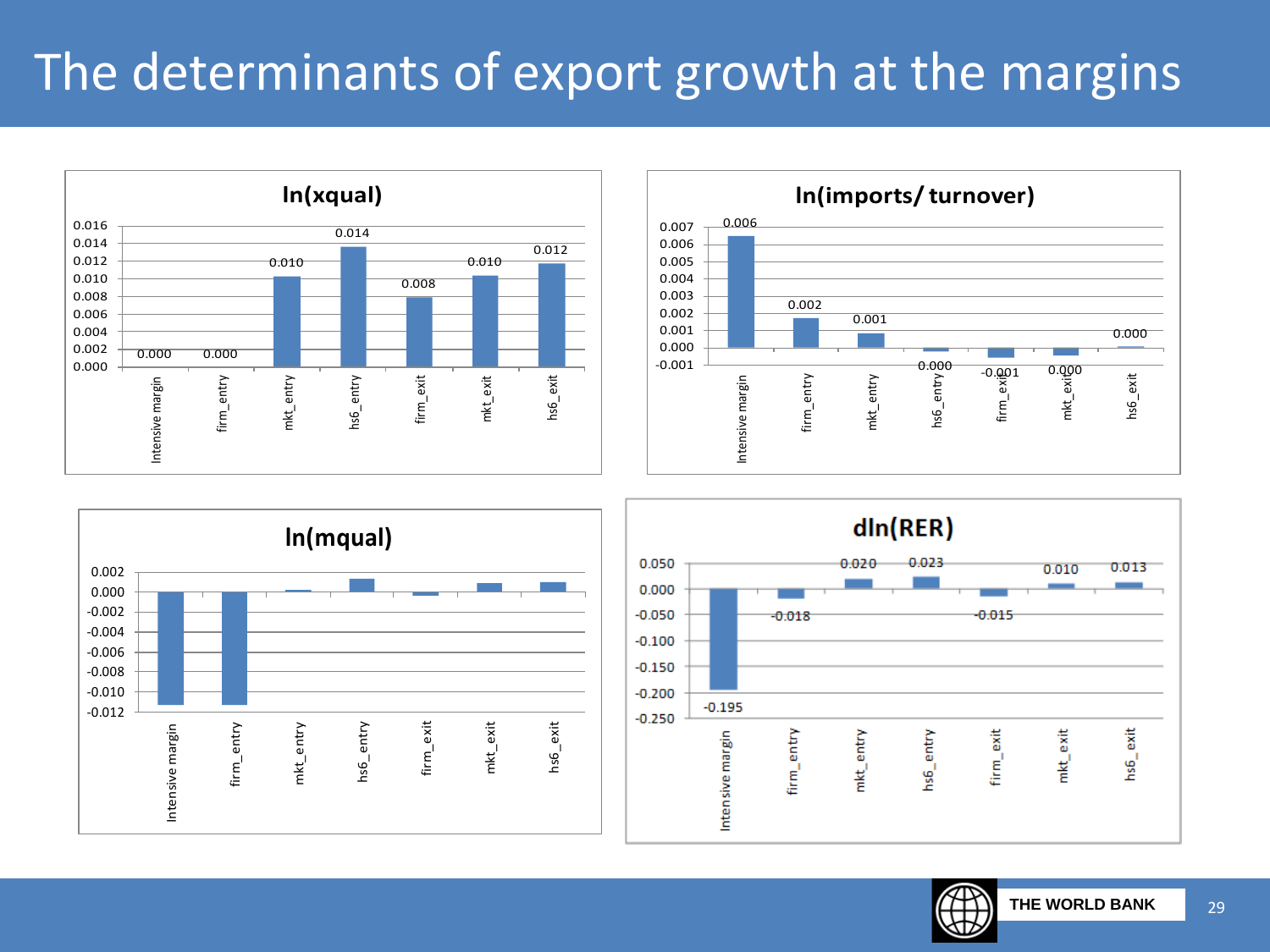#### Main conclusions of the analysis

- Two routes to growing exports:
	- **Market diversification (demand pull effects).**
	- **Increase cost-competitiveness or improve quality and technological sophistication in order to command** higher prices in export markets.
- Export growth in Turkey is mainly due to increasing volumes of existing products to existing markets. Market diversification has also performed well.
- By contrast, despite experimentation, little growth in value terms from expanding to **new products**.
- A particular challenge seems to be moving to more products/more markets. As a result **mid-sized exporters in Turkey are somewhat underperforming**.
- Specialization in exports of **higher quality** and **high levels of import content** foster export growth, but the quality of imports (and their cost) can have a negative impact over the short run.
- **Higher import content of exports and higher quality of imports** enhances the probability to export high quality goods.
- Evidence of **pro-competitiveness effect of exchange rate**; stronger exchange rate negative for overall export growth, but associated with **higher export growth at the extensive margin**.
- PTAs enhance growth through the extensive margin.